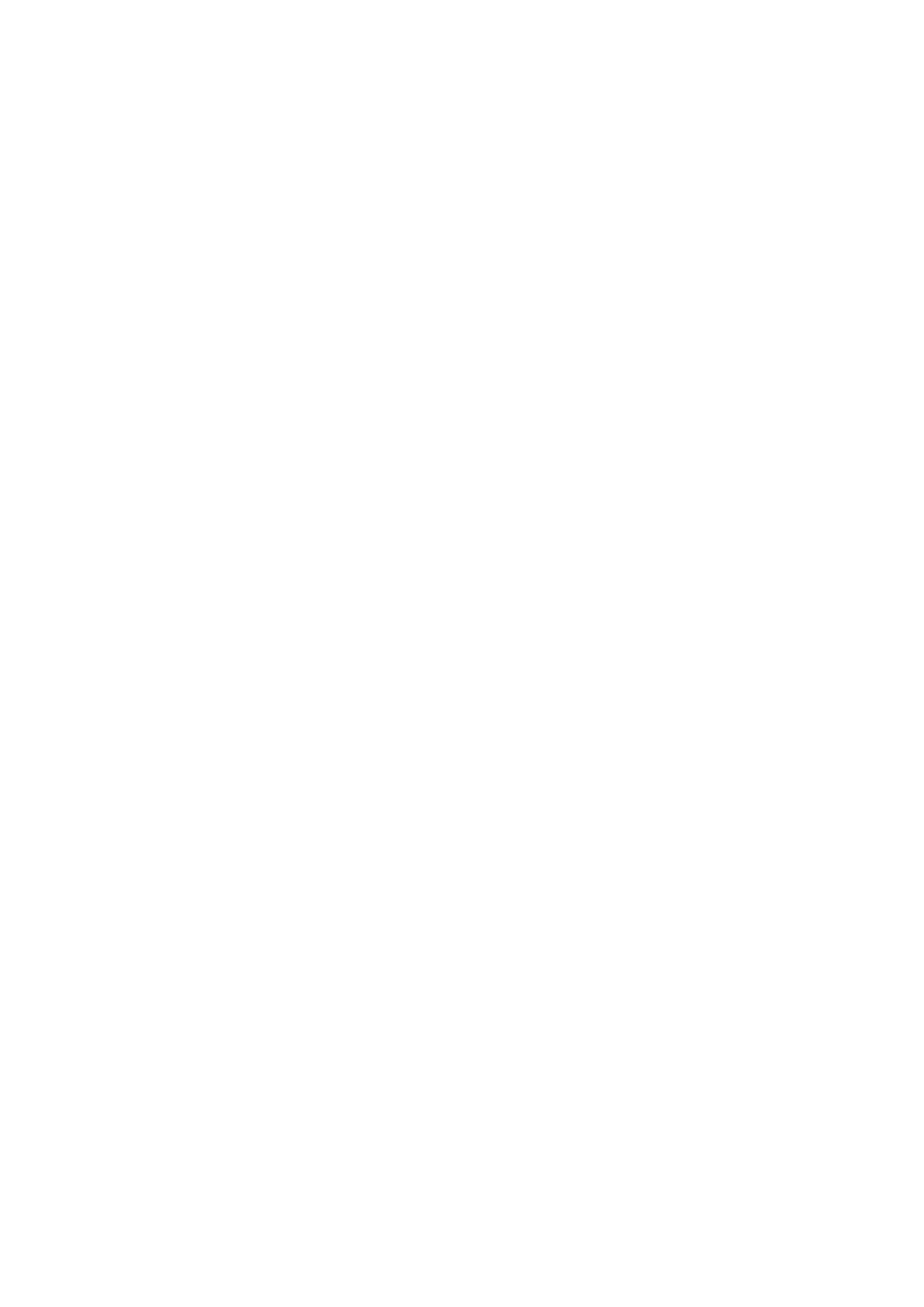# **EUROPEAN UNIVERSITY INSTITUTE MAX WEBER PROGRAMME**

*Legal Basis and Scope of the New EU-Ukraine Enhanced Agreement. Is there any room for further speculation?*

ROMAN PETROV

EUI Working Paper MWP No. 2008/17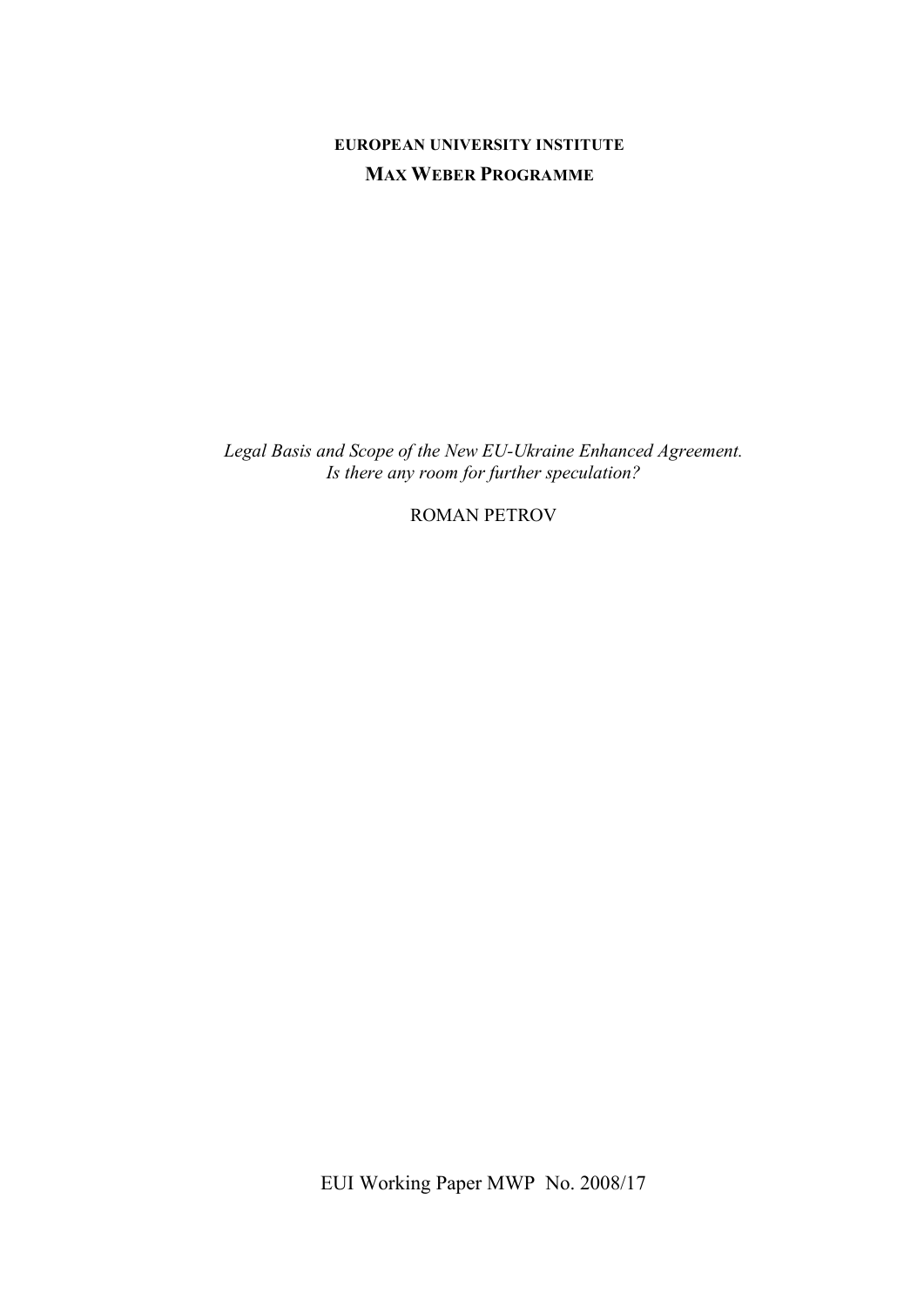This text may be downloaded for personal research purposes only. Any additional reproduction for other purposes, whether in hard copy or electronically, requires the consent of the author(s), editor(s). If cited or quoted, reference should be made to the full name of the author(s), editor(s), the title, the working paper or other series, the year, and the publisher.

The author(s)/editor(s) should inform the Max Weber Programme of the EUI if the paper is to be published elsewhere, and should also assume responsibility for any consequent obligation(s).

ISSN 1830-7728

© 2008 Roman Petrov

Printed in Italy European University Institute Badia Fiesolana I – 50014 San Domenico di Fiesole (FI) Italy

> http://www.eui.eu/ http://cadmus.eui.eu/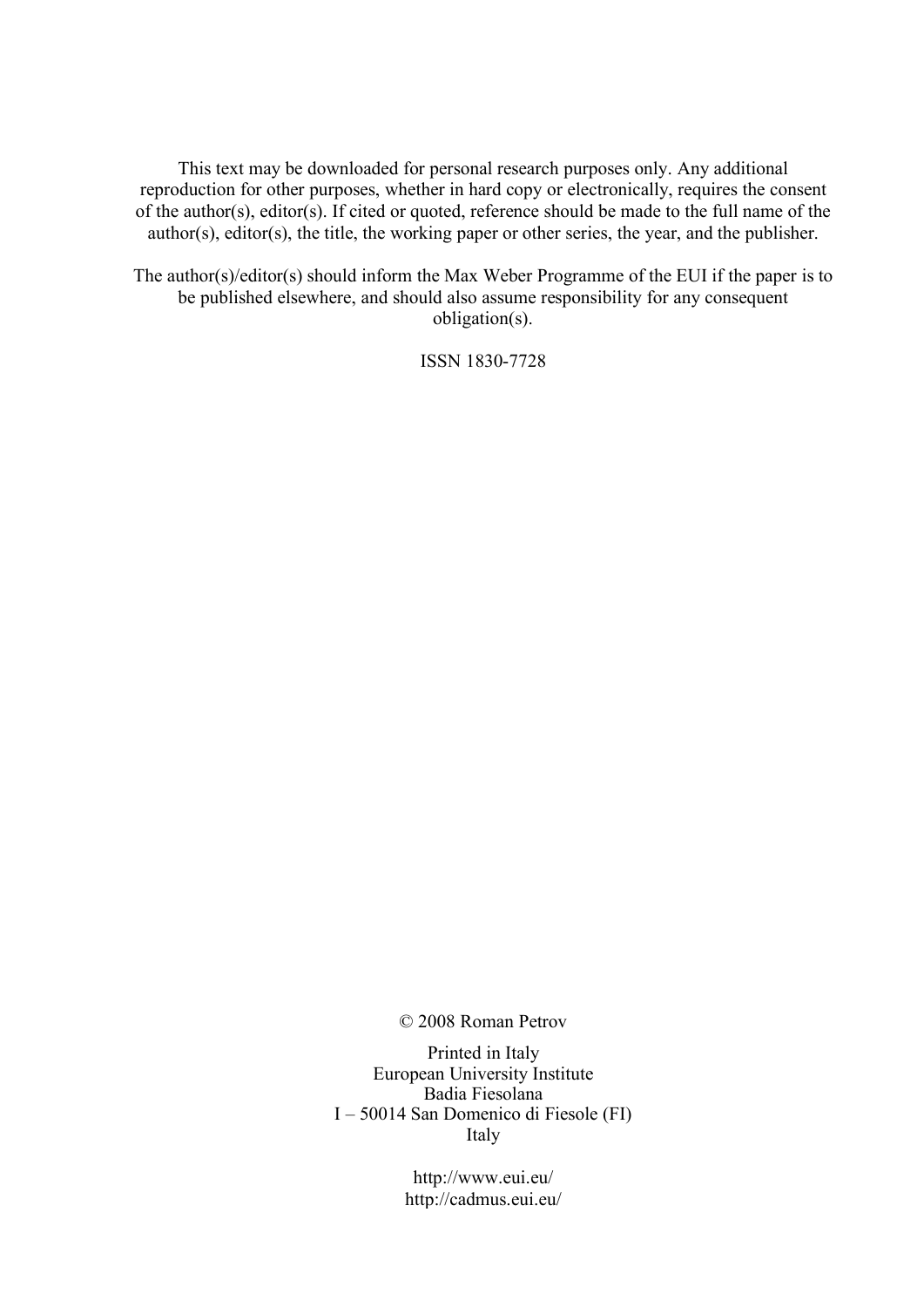#### **Abstract**

The paper conducts a critical analysis of the potential legal basis and scope of the future European Union (EU)-Ukraine enhanced agreement. Accepting that the most probable and most beneficial possibility for Ukraine is to conclude an association agreement with the EU on the basis of Article 310 EC Treaty (EC), it is argued that the objectives of the enhanced co-operation between the EU and Ukraine - as expected and desired by the Ukrainian political élite - could be achieved by a partnership agreement concluded on the basis of Article 181a EC. Furthermore, if the new enhanced EU-Ukraine agreement were concluded as a partnership agreement, it might be better suited for the solving of certain political and legal challenges in contemporary EU-Ukraine relations. First, a new enhanced agreement concluded on the basis of Article 181a EC would not entail unjustified political expectations - on the part of Ukraine - of obtaining the perspective of full EU-membership in the near future. Second, a future EU-Ukraine partnership agreement would be the best option for a "transitional" enhanced agreement before the Treaty of Lisbon enters into force. Third, a future partnership agreement between the EU and Ukraine will not undermine the fundamentals of the evolving strategic partnership between the EU and Russia.

#### **Keywords**

European law – direct effect - harmonisation – international agreements - EU-East-Central Europe - enlargement – treaty reform - co-decision procedure - institutions – unanimity- law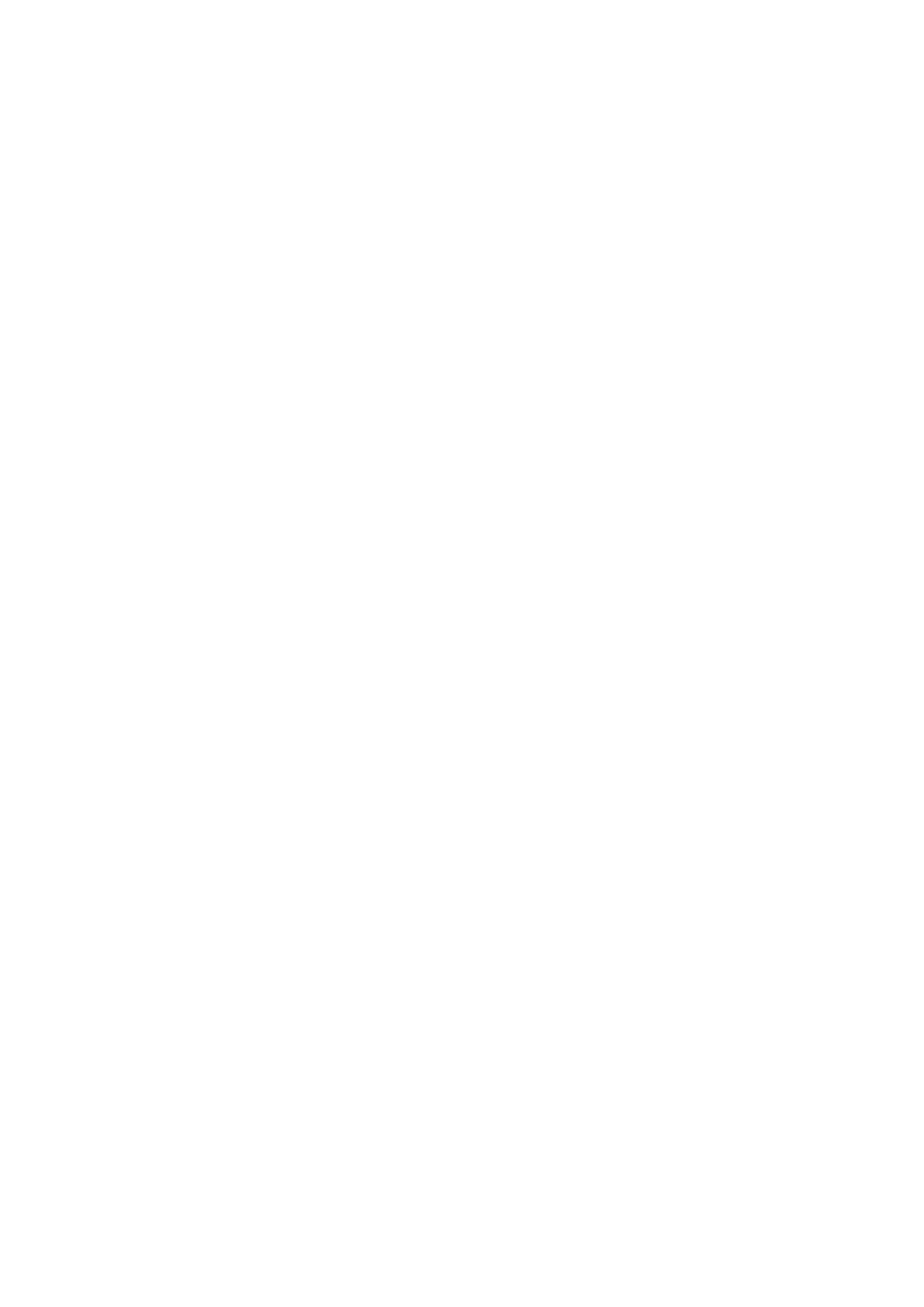*Legal Basis and Scope of the New EU-Ukraine Enhanced Agreement. Is there any room for further speculation?* **\***

ROMAN PETROV

Max Weber Post-Doctoral Fellow (2007-2008) European University Institute, Florence, Italy Jean Monnet Lecturer in EU law at the Donetsk National University (Ukraine).

#### **Contemporary discussion on the legal basis and scope of the new EU-Ukraine Enhanced Agreement**

The scope of the future EU-Ukraine enhanced agreement is one of the most debated topics among academics and practitioners. This is because the agreement will be the first among the new generation of the enhanced agreements negotiated by the EU and third countries under the framework of the European Neighbourhood Policy (ENP). Consequently, it will, to a certain extent, serve as a template and a point of reference for other future enhanced agreements to be concluded between the EU and other neighbour countries which participate in the ENP. <sup>1</sup> To date, the most outstanding contribution to the discussion on the potential scope of the EU-Ukraine enhanced agreement has been offered by Prof. C. Hillion of the University of Leiden.<sup>2</sup> In his work, Hillion provides a comprehensive overview of the possible scope of the future EU-Ukraine enhanced agreement. In particular, he argues that the future EU-Ukraine enhanced agreement will pursue the objectives of setting up a comprehensive and deep free-trade area between the EU and Ukraine, enhanced multi-faceted co-operation (in various fields, such as energy, the environment, and transport and education) with emphasis on cross-pillar dimensions, and it will be a reciprocally-binding document. Most importantly, Hillion argues that the future EU-Ukraine enhanced agreement will be an association agreement based upon Article 310 EC, which is "potentially close although not necessarily exactly

 $\overline{a}$ 

<sup>\*</sup> The paper is based upon the report given at the Conference on the European Neighbourhood Policy and Ukraine at the University of Regensburg (Germany) in June 2007. The author is indebted to Prof. C. Hillion and Prof. M. Cremona for their comments on the earlier draft of this paper.

 $<sup>1</sup>$  The Council stated that "certain aspects of which [an Enhanced Agreement with Ukraine] could serve as</sup> model for other ENP partners in the future". Press Release of the General Affairs and External Relations Council meeting on 18 June 2007 (10657/07 (Presse 138)).<br><sup>2</sup> C. Hillion, 'Mapping-Out the New Contractual Relations between the European Union and Its

Neighbours: Learning from the EU–Ukraine 'Enhanced Agreement', (2007) 12 *EFA Rev*, pp. 169-182.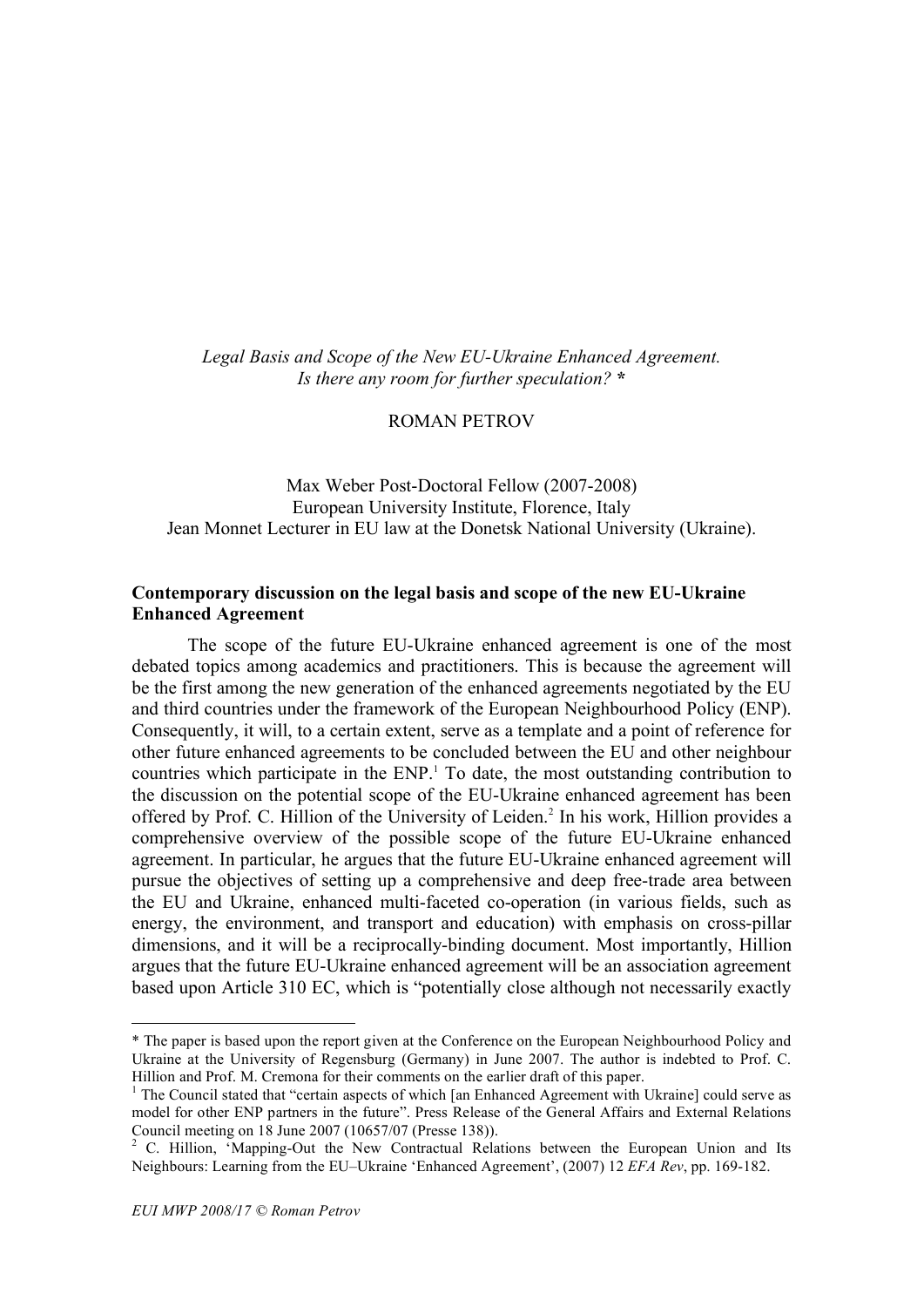similar to the Europe Agreements (EA) <sup>3</sup> or the Stabilisation and Association Agreements (SAA) <sup>4</sup> with the Western Balkan countries". The author draws his conclusions from "the terminology of several ENP documents" and "the inherent logic of the Neighbourhood Policy". Most importantly, he states that "any agreement below association would not be perceived as an enhanced contractual relationship" for two reasons. First, because of the outdated character of the Partnership and Co-operation Agreements (PCA)<sup>5</sup> and the "availability" of the association agreement after the Central and Eastern European (CEE) countries had joined the EU in 2005-2007. Second, because of the fact that the southern neighbour countries (Algeria, Egypt, Israel, Jordan, Lebanon, Marocco, the Palestine Authority (Interim Association Agreement), and Tunisia) have already signed association agreements with the EU. As a result, Hillion comes to the conclusion that "the new EU-Ukraine Treaty will almost inexorably be an association agreement based upon Article 310 EC, [and that] its likely cross-pillar dimension, both in terms of objectives and content, may mean that the Union could become a concluding party to the new agreement, alongside the Community and the Member States". In his opinion, in order to fulfil the far-reaching objectives of this enhanced co-operation, the new EU-Ukraine enhanced agreement will be characterised by an active and influential framework (common institutions with the competence to issue binding-decisions). At the same time, the author believes that the new EU-Ukraine association agreement will contain a conditionality clause, and will, therefore, require constant monitoring on the part of the EU.

One should conclude that the opinions expressed by Hillion are justified and likely to happen. Moreover, this scenario is both welcomed and desired by the Ukrainian government. Representatives of the Ukrainian government have frequently emphasised that their objective is to negotiate and to sign an agreement which envisages "political association and deep economic integration (a free-trade area)". <sup>6</sup> The Parliament of Ukraine (Verkhovna Rada) issued a statement calling the EU to allow the step-by-step perspective for Ukraine to acquire full EU-membership and to grant

<sup>&</sup>lt;sup>3</sup> The EAs concluded with the following CEE countries: Poland (O.J. 1993 L 348/2, in force since 1 February 1994), Hungary (O.J. 1993 L 347/2, in force since 1 February 1994), the Czech Republic (O.J. 1994 L 360/2, in force since 1 February 1995), the Slovak Republic (O.J. 1994 L 359/2, in force since 1 February 1995), Romania (O.J. 1994 L 357/2, in force since 1 February 1995), Bulgaria (O.J. 1994 L 358/3, in force since 1 February 1995), Lithuania (O.J. 1998 L 51/3, in force since 1 January 1998), Latvia (O.J. 1998 L 26/3, in force since 1 January 1998), Estonia (O.J. 1998 L 68/3, in force since 1 January 1998), and Slovenia (O.J. 1999 L 51/3, in force since 1 February 1999).

 $4$  At the moment of writing, the SAAs have been concluded with the FYROM (COM (2001) 90 final) and Croatia (COM (2001) 371 final) and Albania (COM (2006) 8164). The FYROM and Croatia SAAs entered into force on 3 May 2001 and on 12 December 2001 respectively. The Albania SAA is not ratified yet. The EU has launched negotiations on new SAA with Bosnia and Herzegovina, Montenegro

<sup>&</sup>lt;sup>5</sup> EC-Russia PCA (OJ 1997 L 327), entered in force 1 December 1997; EC-Ukraine PCA (O.J. 1998, L 49), entered in force 1 March 1998; EC-Moldova PCA (O.J. 1998, L 181), entered in force 1 July 1999; EC-Armenia PCA (O.J. 1999, L 239), entered in force 1 July 1999; EC-Azerbaijan PCA (O.J. 1999, L. 246), entered in force 1 July 1999; EC- Georgia PCA (O.J. 1999, L 205), entered in force 1 July 1999; EC-Republic of Kazakhstan PCA (O.J. 1999, L 196), entered in force 1 July 1999; EC-Kyrgyz Republic PCA (O.J. 1999, L 196), entered in force 1 July 1999; EC-Uzbekistan PCA (O.J. 1999, L 229), entered in force 1 July 1999; EC-Republic of Belarus PCA (COM (95)137 final), signed in 1995, but in 1996 EU-Belarus relations were stalled following political setbacks; EC-Turkmenistan PCA (COM (97) 693 final).<br><sup>6</sup> See interview of the Prime-Minister Viktor Yanukovich on 08.02.2007, at: <www.liga.kiev.ua>, 20 April 2008.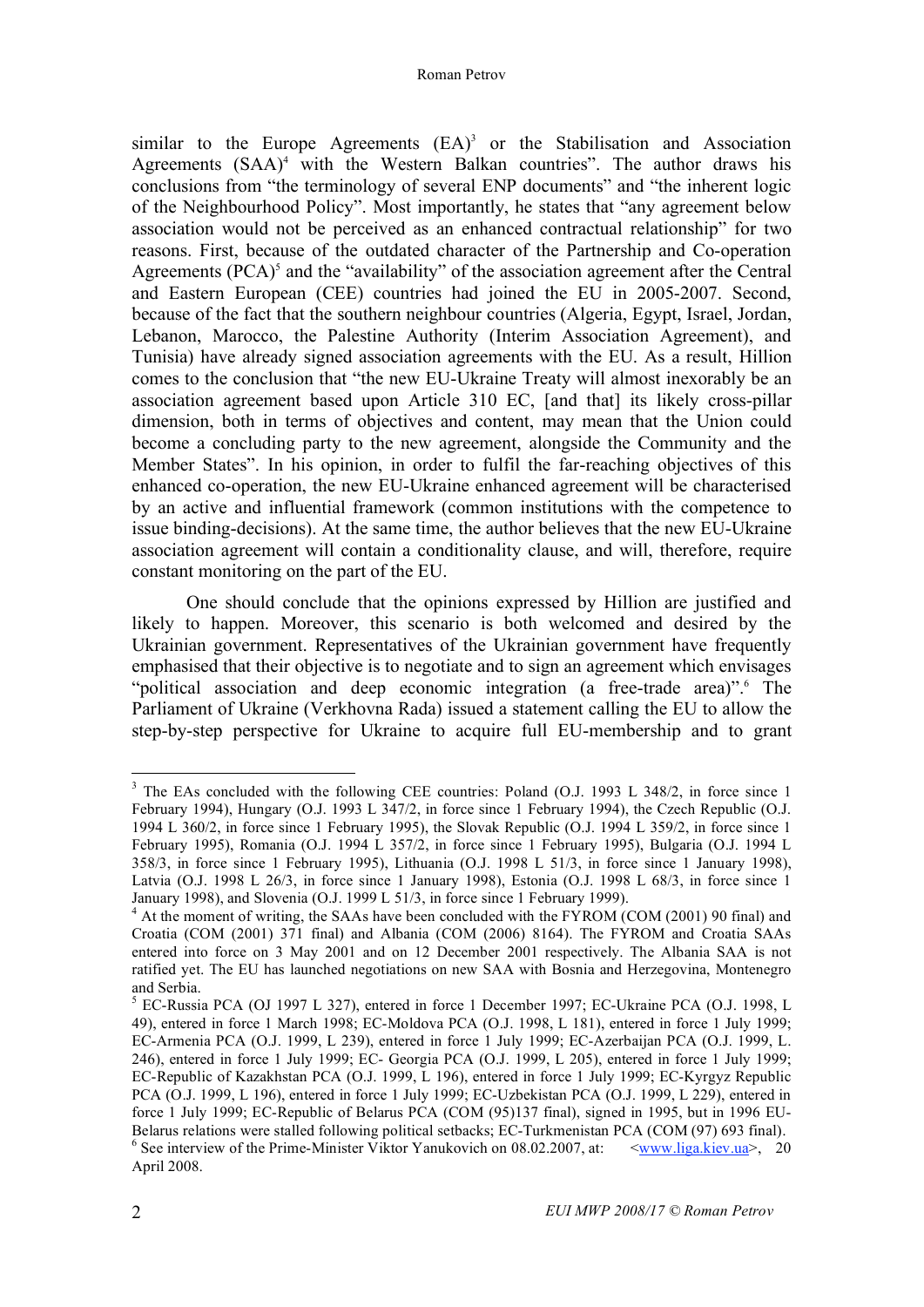considerable access for Ukrainian undertakings and nationals to the European Internal Market. Furthermore, the Verkhovna Rada called for the new enhanced agreement with the EU to be an "ambitious document" which will allow EU-Ukraine relations to be transformed from a partnership to a "political association and deep economic integration….in line with the contractual practice the EU has applied towards the CEE countries". 7

At the same time, one must emphasise that neither the EU institutions nor the top EU officials have ever publicly confirmed that the future EU-Ukraine enhanced agreement will be negotiated as an association agreement based upon Article 310 EC. For example, the Commissioner for External Relations and European Neighbourhood Policy, Benita Ferrero-Waldner, has never referred to the future EU-Ukraine agreement as an association agreement, but did explicitly mention, in the context of the future agreement, that "we can build strong relations, strong partnership [emphasis added] with our Ukrainian partners".<sup>8</sup> Following meetings with representatives of the EU (J. Solana, the EU High Representative for Common Foreign and Security Policy (CFSP)), the Ukrainian President, V. Yuschenko, has somehow placated pro-association aspirations in Ukraine, and stated that it is "not the title of the future enhanced agreement that matters, but its substance". <sup>9</sup> Soon after, this formula was echoed by other Ukrainian governmental officials, including the Ukrainian Minister of Foreign Affairs. At the XI EU-Ukraine Summit on 14 September 2007, the parties "reiterated their vision of the agreement as an innovative and ambitious document which goes beyond the established framework of co-operation and opens a new stage in EU-Ukraine relations", without explicitly referring to the future agreement as an association agreement. 10

Therefore, accepting that the objectives and the scope of the new EU-Ukraine enhanced agreement proposed by Hillion offer the most likely scenario and the best options which comply with the objectives of the Ukrainian policy towards the EU, one can wonder if there are any other options for the legal base of the new EU-Ukraine enhanced agreement other than an association agreement based upon Article 310 EC? In other words, may the substance desired by the EU and Ukraine from the new enhanced agreement be achieved by other forms of agreement than an association agreement?

# **Overview of the EU-Ukraine contractual relations**

Before answering the major questions of this paper, it is necessary to give an overview of the legal and political foundations of today's bilateral co-operation between the EU and Ukraine. Hitherto, the apex of the legal framework which governs EU-Ukraine relations is occupied by the PCA. This agreement was signed by the EC and its Member States and Ukraine on 16 of June 1994, and entered into force on 1 March 1998.<sup>11</sup> As an international agreement between the EC Member States on the one side, and Ukraine on

 <sup>7</sup> Postanovlenie (Statement) of the Verkhovna Rada No 684-V "About the launching of negotiations between Ukraine and the EU on new fundamental agreement" on 22.02.07.<br><sup>8</sup> Statement at the meeting with the Minister of Foreign Affairs of Ukraine A. Yatsenyk on 26 March 26

<sup>2007</sup> in Brussels, at: www.liga.kiev.ua, 20 April 2008.<br><sup>9</sup> Statement at the meeting of President V. Yuschenko with J. Solana on 8 March 2007 in Brussels, at:<br>www.liga.kiev.ua, 20 April 2008.

 $\frac{10}{10}$  Joint Statement of the XI EU-Ukraine Summit, 12927/07 (Presse 199).<br><sup>11</sup> The similar PCAs were signed with Armenia, Azerbaijan, Belarus (did not enter into force), Georgia, Kazakhstan, Kyrgystan, Russia, Uzbekistan, Turkmenistan (have not entered into force yet).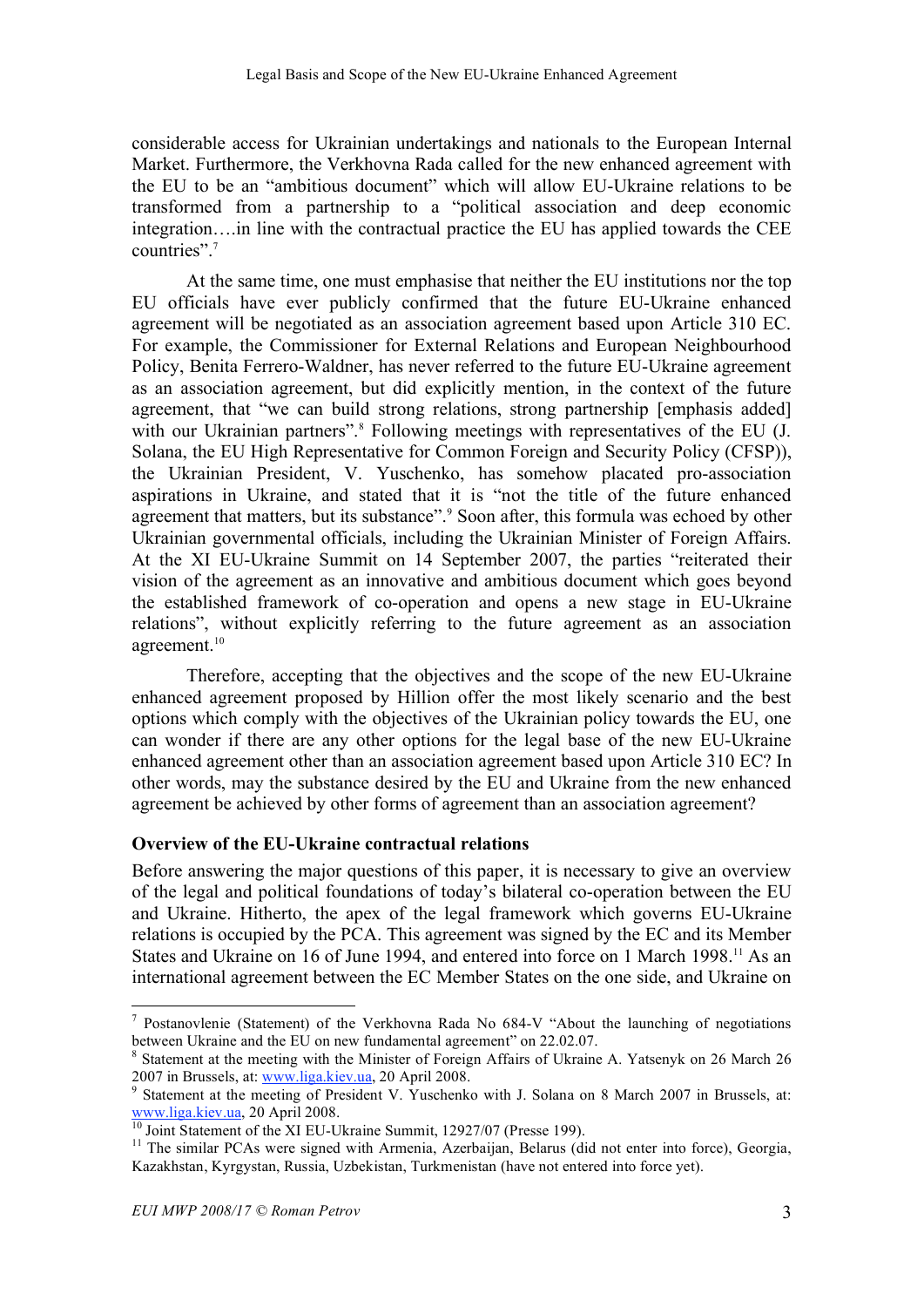the other, the PCA is a binding document and constitutes an integral part of both the EC and Member States legal systems. <sup>12</sup> In the Ukrainian legal system, the PCA, which is a ratified international agreement, has a binding effect and consequently enjoys priority over any conflicting national legislation, though it does not override the Constitution of Ukraine. Thus, in cases of conflict, the Ukrainian constitutional provision either prevails or has to be amended  $13$ 

Within the system of EU external agreements, the PCAs, which were concluded with almost all former Soviet republics (the Newly Independent States (NIS)),<sup>14</sup> constitute a separate group of "partnership" agreements among "association", "cooperation", "stabilisation" and "development" agreements entered into by the EC. <sup>15</sup> The EC-Ukraine PCA, as other PCAs, could be classified as an "entry-level" agreement that does not envisage membership, but endorses the potential interest in developing further mutual co-operation between the parties. The PCAs are mixed agreements based upon Articles 133 and 308 of the EC Treaty, along with Articles 44(2), 47(2), 57(2), 71, 80 EC Treaty. The EC exclusive competence covers PCA provisions on trade in goods and services including the cross-border supply of services. A number of specific bilateral agreements are concluded on the basis of exclusive EC competence. <sup>16</sup> However, the PCAs do go beyond the EC framework and have a clear EU cross-pillar dimension. This means that the institutional framework of the PCAs does inter-penetrate with the remaining EU's pillars: CFSP, and Justice and Home Affairs (JHA).<sup>17</sup>

In general, the PCAs are the external EU agreements which are mainly aimed at the establishment of a political dialogue, the facilitation of economic relations between the NIS countries and the EU Member States, the promotion of democratic reforms in Ukraine, the protection of human rights, and the establishment of a legal order that guarantees the rule of law. The preambles of the PCAs intentionally omit any reference to "the process of European integration" or "the objective of membership in the EU" as this is provided in the EU association agreements. <sup>18</sup> The PCAs are aimed solely at the development of close political relations, the promotion of trade, investment and harmonious economic relations between the parties, and at sustaining mutually advantageous co-operation and support of a PCA country's efforts to complete its transition into a market economy.19 Thus, the PCAs could be seen as a quite successful formula in the external EU policy. For the time-being, it certainly serves its purpose as a reliable legal instrument in sustaining long-term relations with the NIS countries, while

 $12$  For the acknowledgement by the ECJ of international agreements as a part of the EC legal system, see Case 104/81, *Hauptzollamt Mainz* v. *Kupferberg*, [1982] ECR 3641, para 13.<br><sup>13</sup> Article 9 of the Ukrainian Constitution provides that "international treaties that are in force, agreed to

be binding by the Verkhovna Rada of Ukraine, are part of the national legislation of Ukraine. The conclusion of international treaties that contravene the Constitution of Ukraine is possible only after introducing relevant amendments to the Constitution of Ukraine". <sup>14</sup> *Supra note 5.* <sup>15</sup> For <sup>a</sup> concise classification of the EC external agreements, see D. McGoldrick, *International Relations*

*Law of the European Union*, (London, Longman, 1997), pp. 116-137.<br><sup>16</sup> For example, agreements with the Ukraine on trade in certain steel and textile products (O.J. 2007, L<br>178; O.J. 2007, L17).

 $17$  C. Hillion, 'Institutional Aspects of the Partnership Between the European Union and the Newly Independent States of the Former Soviet Union: Case Studies of Russia and Ukraine', (2000) 37 *CML Rev.*, pp. 1211-1235.<br><sup>18</sup> For example, the Preamble of the EU-Hungary EA.<br><sup>19</sup> Article 1 of the EU-Ukraine PCA.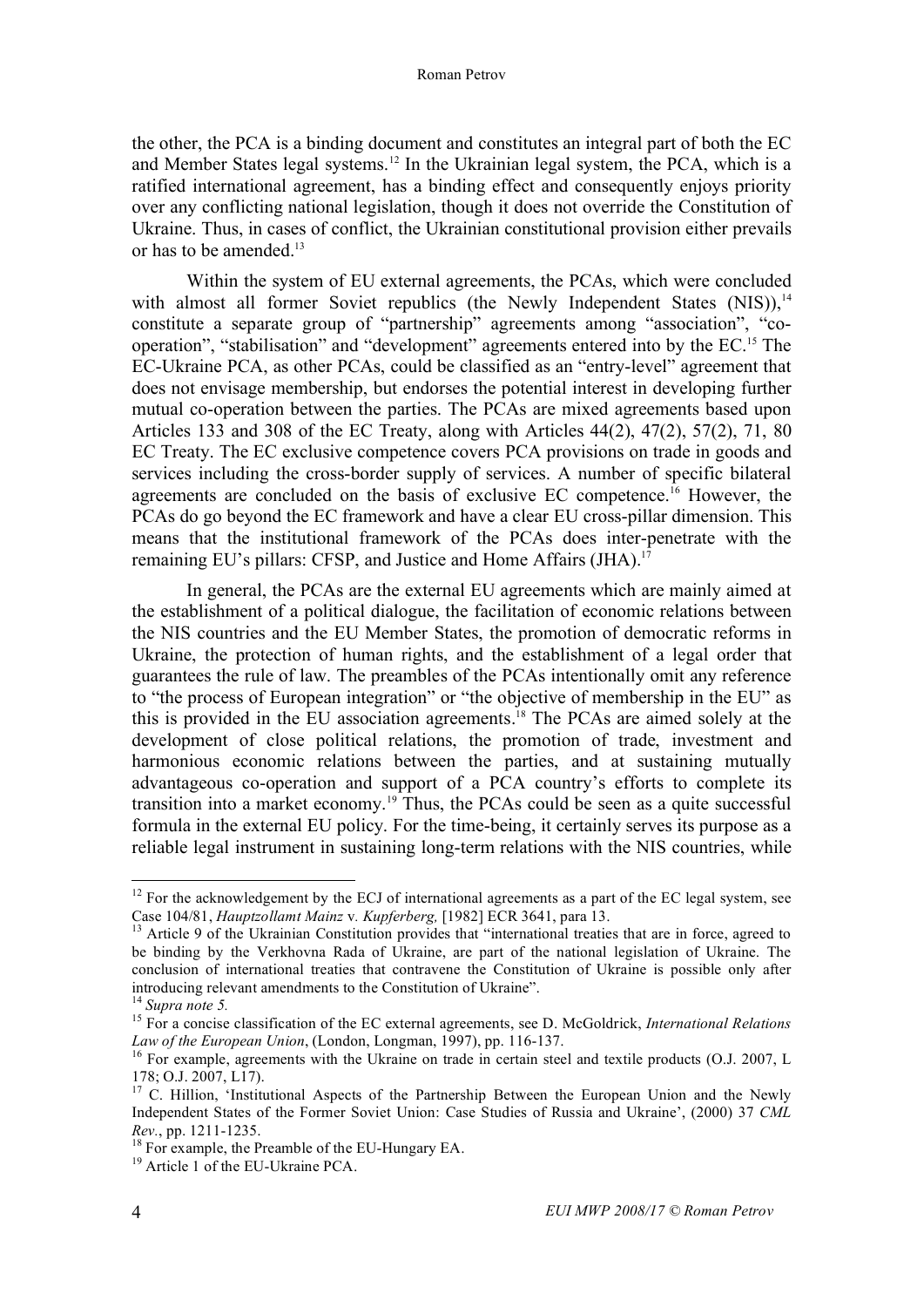holding them at a controllable distance from closer access to the European Internal Market. 20

The evolution of the relations between the EU and the NIS countries implies the emergence of the new tools of the EU external policy initiatives which directly influence the pace of the economic, legal and political reforms in the NIS countries: 1) Common Strategies  $(CS)$ <sup>21</sup> and 2) the ENP. In contrast to the more or less homogeneous PCAs, the CSs clearly differentiated the EU's policy towards certain NIS countries, in accordance with geopolitical and geographic factors, economic progress, and further engagement in cross-border co-operation. Moreover, the CSs provided revisited and refined guidelines of mutual co-operation, including the approximation efforts between EU and NIS countries. Up to now, the European Council has endorsed only three CSs with Russia,<sup>22</sup> Ukraine,<sup>23</sup> and the Mediterranean,<sup>24</sup> which share a common border with the EU. The CS towards Russia have focused mainly on consolidating democracy, the rule of law and public institutions, as well as on strengthening stability and security in Europe. In response to Ukraine's reiterated diplomatic calls for a new framework agreement, the CS merely acknowledges and welcomes Ukraine's European aspirations, and establishes its major objective of working with Ukraine in order to facilitate its further rapprochement with the EU.<sup>25</sup> The CS towards Ukraine prioritised the support for the democratic and economic transition in Ukraine, including the progressive approximation of national legislation,<sup>26</sup> and foresaw the possibility of studying the circumstances of the establishment of a free-trade area between Ukraine and the EU. 27

Responding to the growing demand to reconsider and to enhance the different external policies towards the neighbour countries, the European Commission initiated in 2003 - the "Wider Europe-Neighbourhood" policy towards third countries which

<sup>&</sup>lt;sup>20</sup> For the comparative overview and scrutiny of the PCAs, see R. Petrov, 'The Partnership and Cooperation Agreements with the Newly Independent States', in: A. Ott & K. Inglis (eds), *European Enlargement Handbook*, (The Hague, Asser Press, 2002), pp. 175-194. See also V. Muravyov, *Pravovi zasady regulyvania ekonomichikh vidnosyn Evropeiskogo Souzy z tretimy krainamy (teoria I praktika)* (Kiev, Akadem Press 2002). <sup>21</sup> Articles 13, <sup>14</sup> and <sup>15</sup> TEU. European Council Common Strategy towards Russia (O.J. <sup>1999</sup> L157/1).

European Council Common Strategy towards Ukraine (O.J. 1999 L331/1). For more information on the procedure of adoption of the CSs and the historical background, see C. Hillion, 'Institutional Aspects of the Partnership Between the European Union and the Newly Independent States of the Former Soviet Union: Case Studies of Russia and Ukraine', (2000) 37 *CML Rev*., pp. 1211-1235. Pursuant to Article 13 of the TEU the European Council may 'decide on common strategies to be implemented by the Union in areas where the Member States have important interests in common'. The CSs are implemented via the application of common actions and common positions.

The European Council meeting in Cologne in June 1999 adopted the CS towards Russia. See point 78, Presidency Conclusions, Cologne European Council (O.J. 1999 L157/1). The CS towards Russia is terminated.<br><sup>23</sup> The CS towards Ukraine was adopted at the Helsinki European Council in December 1999. See point

<sup>56,</sup> Presidency Conclusions, Helsinki European Council (O.J. 1999 L331/1). The CSs were adopted for duration of four years with the possibility of being prolonged, reviewed and if necessary adapted by the European Council.<br>
<sup>24</sup> CS of 19 June 2000 on the Mediterranean region (O.J. 2000 L183/5).<br>
<sup>25</sup> Article 6 of the CS towards Ukraine.<br>
<sup>26</sup> It is stressed in Article 20 of the CS towards Ukraine that approximation should

as: competition policy, standards and certification, intellectual property rights, data protection, customs procedures and environment.<br><sup>27</sup> Article 61 of the CS towards Ukraine.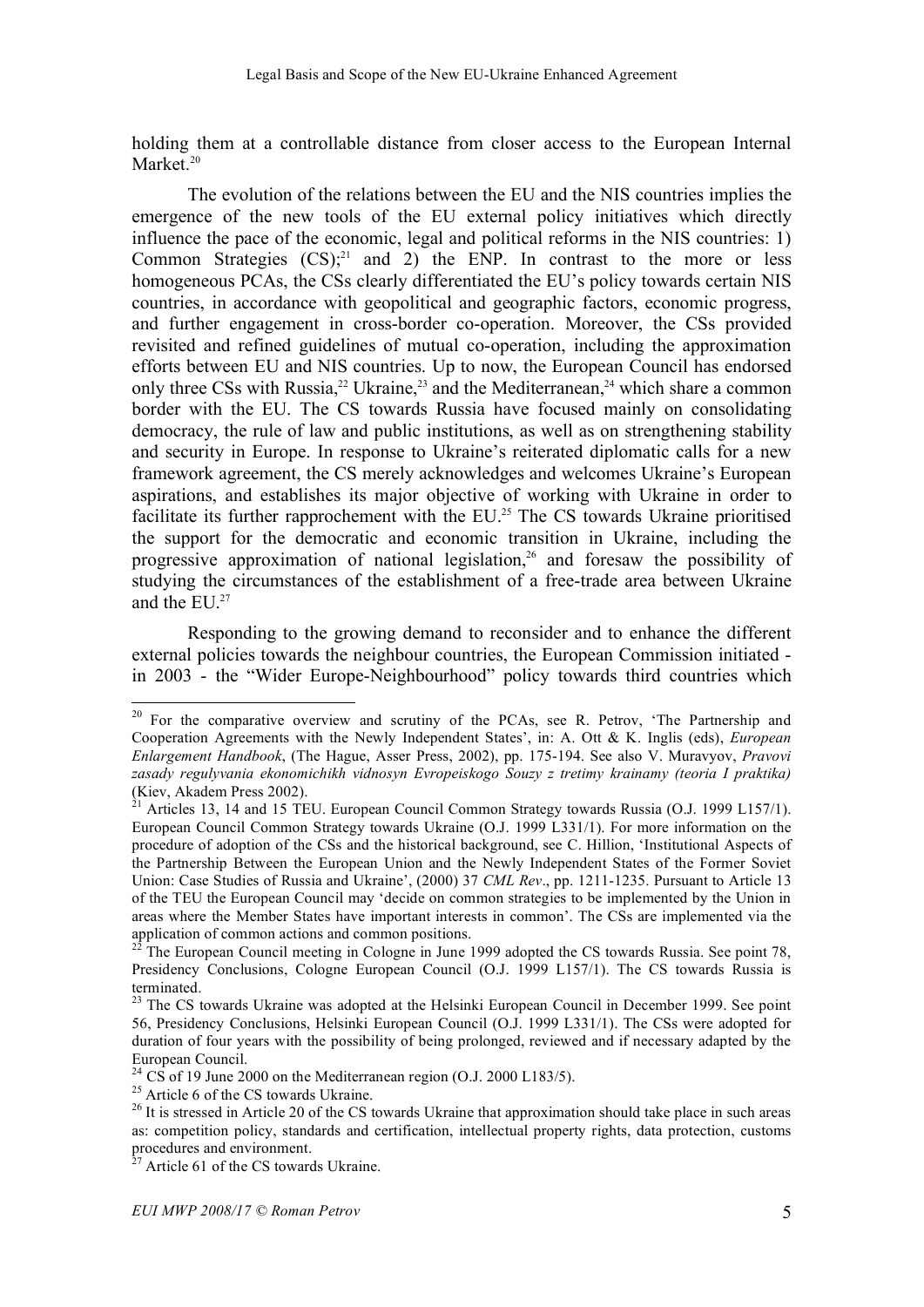share an immediate post-enlargement border with the EU. <sup>28</sup> The ENP was launched as an "umbrella" policy with a strong degree of differentiation, covering a "ring of [immediate] neighbours", which included the Southern Mediterranean countries (Algeria, Egypt, Israel, Jordan, Lebanon, Morocco, Syria, Tunisia and the Palestinian Authority) and "Western" PCA countries (Ukraine, Belarus and Moldova). From the very beginning, the ENP has proven itself to be a dynamic EU external policy without clear geographical limits. Due to the extremely important energy and security value of the Caucasus region, the ENP has been expanded to Georgia, Armenia and Azerbaijan, <sup>29</sup> while two major immediate EU neighbours, the Russian Federation and Belarus, are currently excluded from the scope of the ENP.<sup>30</sup>

The underlying ENP objective is to open up certain sectors of the European Internal Market for the neighbour countries and to enhance political dialogue between the parties in return for substantive political, economic, and legal reforms and the implementation of shared or common values. <sup>31</sup> The objectives of the ENP are to be met through the implementation of a set of priorities in tailor-made jointly-agreed Action Plans within the key areas of political dialogue, economic reform, trade, and cooperation on justice and home affairs. All Action Plans emphasise the need for the neighbour countries to adhere to shared common values as a pre-condition for further enhancement of bilateral relations with the EU. The Action Plans illustrate in greater detail the way ahead over the next three to five years. The next stage of the ENP offers new enhanced co-operation in the form of European Neighbourhood Agreements to replace the present generation of bilateral agreements when the Action Plan priorities are met.

Quite crucially, the ENP does not offer a substantively new institutional framework for effective bilateral co-operation between the EU and the neighbour countries. Instead, the ENP is based upon already existing contractual relations between the parties (Euro-Mediterranean Association Agreements (EMAAs) and PCAs). Institutional arrangements within the EMAAs and PCAs are not of equal value. EMAAs  $\alpha$  (concluded with all the countries of the Barcelona Process<sup>32</sup> with the current exception of Syria) envisage the functioning of the Association Council and the Association Committee, which are authorised to issue binding-decisions pertaining to the functioning of the agreement. The institutional framework of the PCAs comprise the Co-operation Council and Parliamentary Committee, which can only issue non-binding recommendations. Therefore, while decisions adopted by the EMAAs Association

<sup>&</sup>lt;sup>28</sup> Communication from the Commission to the Council and the European Parliament 'Wider Europe – Neighbourhood: A New Framework for Relations with our Eastern and Southern Neighbours' (COM(2003) 104 final). <sup>29</sup> ENP Action Plans with Armenia, Georgia and Azerbaijan were signed on 14 November 2006.<br><sup>30</sup> The Russian Federation has opted for a strategic partnership with the EU through the four common

spaces initiative. Defined at the St. Petersburg Summit in May 2003 as four 'common spaces': a common economic space; a common space of freedom, security and justice; a space of co-operation in the field of external security; as well as a space of research and education, including cultural aspects. At the Moscow Summit in May 2005, the EU and Russia adopted a single package of Road Maps directed at the practical realisation of the common spaces project. Belarus, while being a formal participant of the ENP, is not yet part of the ENP due to the prolonged political isolation of the "authoritarian and anti-democratic"<br>Lukashenko regime put in place by the EU and other European organisations.

 $31$  The terms "common" and "shared" values in the ENP documents are applied interchangeably and thus may be considered to be synonymous.

 $^{32}$  Algeria, Egypt, Israel, Jordan, Lebanon, Morocco, Syria, Tunisia and the Palestinian Authority.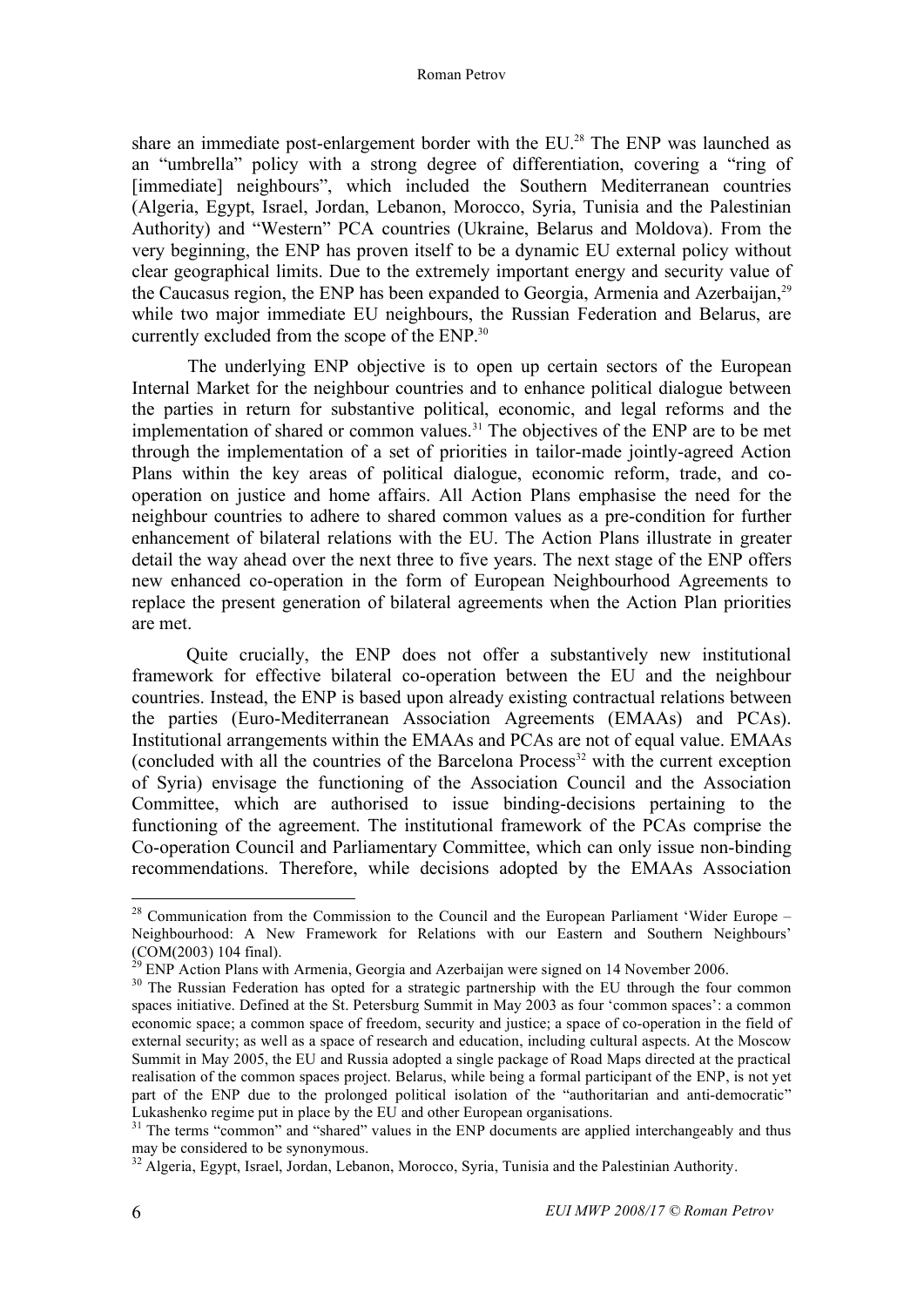Councils may constitute part of the EC legal order, <sup>33</sup> recommendations issued by the Co-operation Councils of the PCAs do not. Furthermore, neither EMAAs nor PCAs provide an informal level of consultations between the EU and the neighbour countries' experts, in contrast to those envisaged with the EU's other neighbours, who benefit from more developed relationships under the EEA Agreement,<sup>34</sup> from the European Communities-Swiss sectoral agreements and from the decisions adopted within the framework of the European Communities-Turkey Customs Union.<sup>35</sup>

"Joint ownership" forms one of the key characteristics of the ENP: the idea is that the parties elaborate the framework of their co-operation through jointly-agreed Action Plans. <sup>36</sup> It is argued here that the ENP belongs to a new generation of EU external policies which, despite their rhetorical reference to "shared values", in actual fact pursue the objective of promoting and protecting the EU's own values. In fact, neither the EU development agreements (Cotonou), nor the Barcelona Declaration, nor the partnership and co-operation agreements acknowledge the objective of exporting the EU's common values so explicitly. In the context of the ENP, the EU institutions acknowledge that common or shared values should be understood as the "the EU's fundamental values and objectives".<sup>37</sup> In other words, common values in the context of the ENP do not, in practice, mean jointly shared values between the neighbour country and the EU Member States, but rather that the EU's own fundamental values and objectives, enshrined in the EU founding treaties and reflected in the ENP Strategy Paper, should be adopted by the neighbour countries.<sup>38</sup>

The notion of common values in the ENP is, in fact, underpinned by strong conditionality. It is explicitly stated that "the level of ambition of the EU's relationships with its neighbours will take into account the extent to which these values [emphasis added] are effectively shared". <sup>39</sup> Any progress in relations between the EU and a neighbour country is conditional on the "degree of commitment to common values, as well as […the] will and capacity [of the neighbour country] to implement agreed priorities". Conditionality is visible through country reports and monitoring procedures directed at the way in which the ENP countries implement the "EU fundamental values". The country reports, modelled on the accession country reports, enable the Commission to scrutinise the progress made by the neighbour countries in achieving the objectives of their individual Action Plans. <sup>40</sup> During the comparatively short history of the ENP, these reports testify to the fact that the neighbour countries have achieved

<sup>&</sup>lt;sup>33</sup> For example, Case 12/86 Meryem Demirel v Stadt Schwabisch Gmund, [1987] ECR 3719.<br><sup>34</sup> Art 99(1) EEA Agreement provides: '[the Commission] shall informally (emphasis added) seek advice from the EFTA experts in the same way as it seeks advice from the EC Member States for the elaboration of its proposals'.

<sup>&</sup>lt;sup>35</sup> See eg Decision 1/95 EC-Turkey Association Council (O.J. 1996 L 35/1), Decision 1/96 EC-Turkey Customs Cooperation Committee (O.J. 1996 L 200/14), and Decision 2/97 EC-Turkey Association

Council (O.J. 1997 L 191/1).<br><sup>36</sup> European Neighbourhood Policy Strategy Paper (COM(2004) 373 final) 8.<br><sup>37</sup> *Ibid*.<br><sup>38</sup> Communication from the Commission to the Council and the European Parliament 'Wider Europe – Neighbourhood: A New Framework for Relations with our Eastern and Southern Neighbours'. (COM(2003) 104 final) 5.<br><sup>39</sup> *Ibid.* 

<sup>&</sup>lt;sup>40</sup> Commission Staff Working Document Accompanying the Communication from the Commission to the Council and the European Parliament 'On Strengthening the European Neighbourhood Policy: Overall Assessment' (COM(2006) 726 final).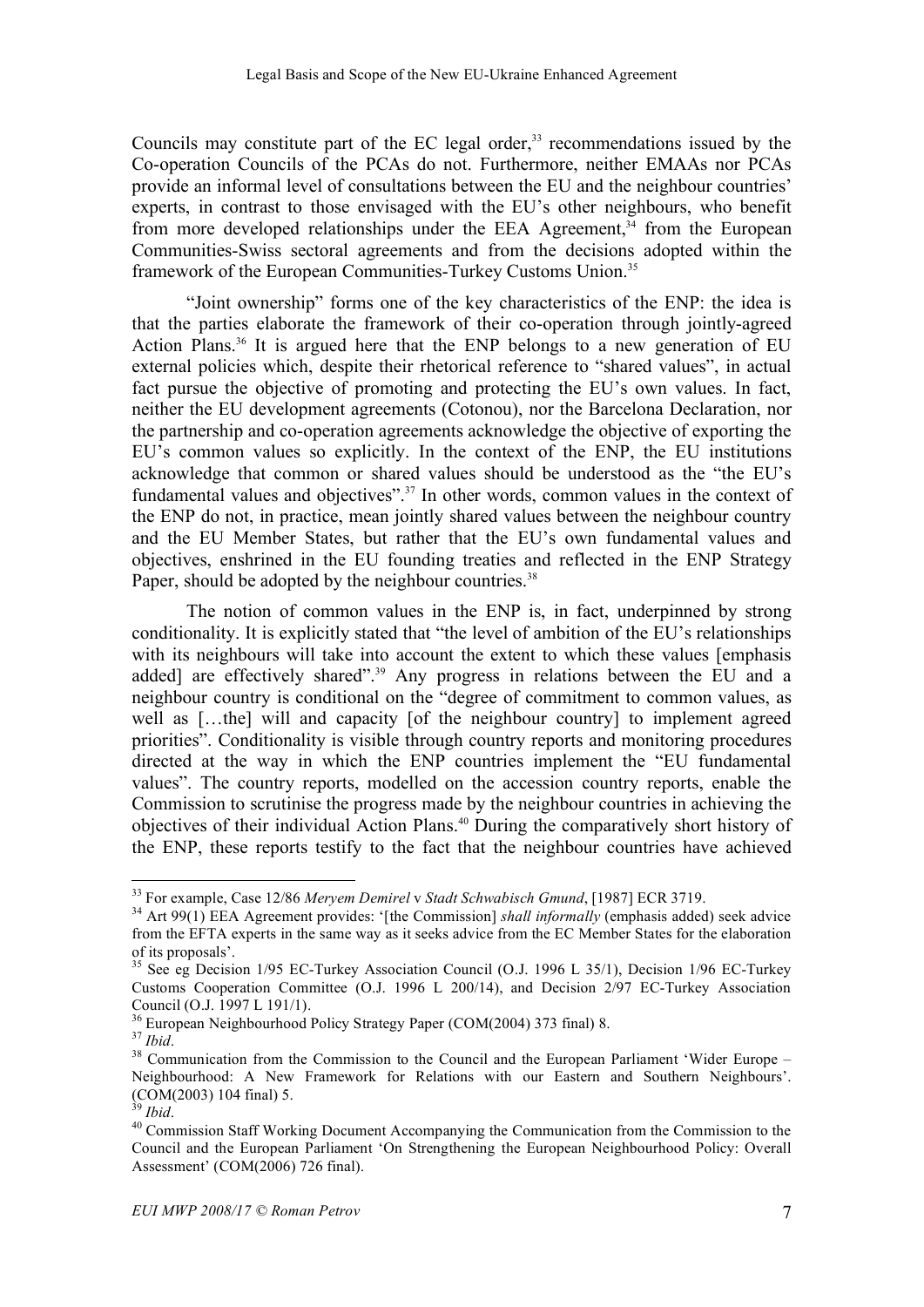considerable success in implementing the EU's common values. <sup>41</sup> There is little doubt that the application of the conditionality policy has played a fairly important role in achieving these results. Nevertheless, the Commission has also been eager to highlight areas in which the neighbour countries are required to accelerate the pace of their reforms. 42

It must be admitted that the ENP provides an excellent playing-field for the promotion of the EU's common values to third countries. Several factors favour such a proposition. First and foremost, despite the publicly proclaimed joint-ownership of the ENP by the EU and the neighbour countries, the ENP remains a policy of an asymmetrical nature which imposes unequal mutual commitments on both parties. Unlike the previous enlargement process of the EU eastwards, the ENP does not envisage the possibility of full or even associate EU membership for neighbour countries in return for their fulfilling the objectives of the ENP and adopting the EU's common values. Nevertheless, the neighbour countries are required to implement a significant portion of the acquis communautaire and to launch ambitious political, legal and economic reforms under a "pre-accession" type of monitoring process carried out by EU institutions. In other words, the ENP offers the neighbour countries several relatively undefined "carrots": a stake in the EC internal market, an upgrade in political co-operation, and the provision for additional financial assistance through the new Neighbourhood Financial Instrument. Furthermore, the ENP, as it is promoted by the EU, is an external policy of a temporary nature. The neighbourhood countries that successfully adopt the EU's common values are promised the opportunity to access an enhanced (though yet undefined) level of relations, the provision of a new enhanced agreement, a free-trade area, and a visa facilitation regime.

#### **Association agreement versus partnership agreement. What is the difference?**

Before discussing whether a future EU-Ukraine agreement could be concluded on another legal base than that of Article 310 EC, it would be rational to clarify the meaning of "an association" and "a partnership" under EU law. It appears that neither EU legal sources nor academics can provide clear answers to this issue. Article 310 EC states that: "The Community may conclude with one or more States or international organisations agreements establishing an association involving reciprocal rights and obligations, common action and special procedure." One of the few explicit guidelines on the scope of association in EU external relations comes from the European Court of Justice (ECJ) in its *Demirel* judgment, wherein it is stated that an association agreement implies: "creating special privileged links with a non-member country which must, at

<sup>&</sup>lt;sup>41</sup> For instance, in the case of Ukraine the Commission acknowledged that parliamentary elections in March 2006 and September 2007 had been conducted in free and democratic manner, and considerable progress had been made towards consolidating respect for human rights and the rule of law. The Commission praised Ukrainian, Moldovan, and Jordan achievements in the fight against corruption and judiciary reform and progress in economic and social reforms in Tunisia. The Morocco Country Report stated that Morocco has implemented important reforms in most of the main areas of the Action Plan (liberalisation of the audiovisual sector, lifting reservations to some human rights international conventions, financial sector, transport, and environment).

 $42$  In the case of Moldova, "the implementation of reforms needs to be given greater attention, including areas which have shown good legislative progress". In the case of Tunisia, the Commission underlined "slow progress on freedom of association and expression and on implementing the programme for modernising the justice system".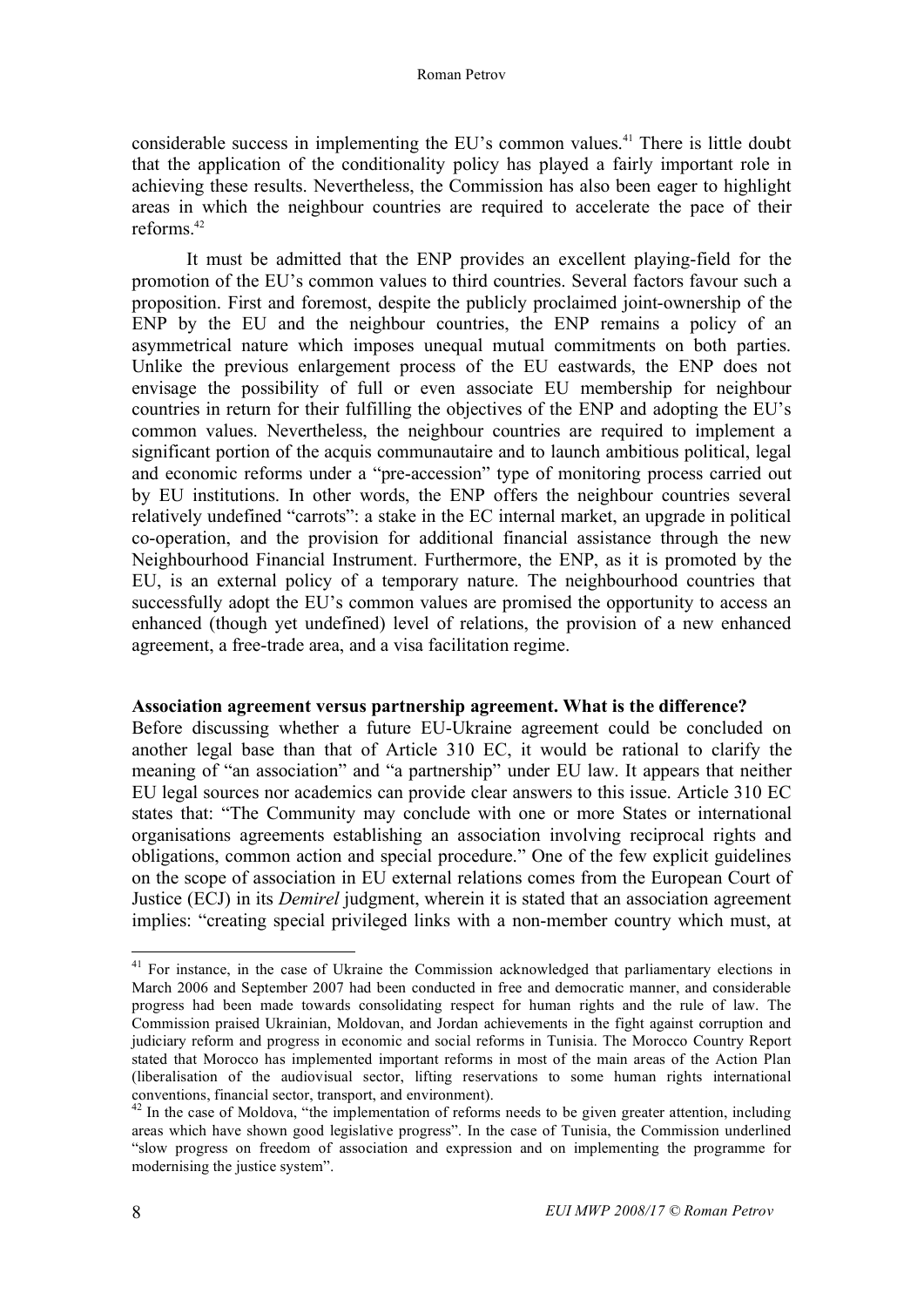least to a certain extent, take part in the Community system."43 However, in the opinion of S. Peers, <sup>44</sup> not all association agreements based upon Article 310 EC contain reciprocal rights and obligations and offer third countries participation in the EC system. Reciprocal obligations in the EU association agreements can be set aside for various political reasons. He argues that "a particular association agreement might even contain fewer integration obligations than a partnership or co-operation agreement".<sup>45</sup> This view can be explained by the fact that, initially, the use of Article 310 EC (ex 238 European Economic Community Treaty (EEC)) was considered only as an alternative to the use of Article 133 EC (ex 113 EEC) as a basis for external agreements between the European Economic Community and third countries. In the early years of European integration, there was some uncertainty over alternative legal bases for external agreements between the European Economic Community and third countries which went beyond trade relations. Only after some time had elapsed was Article 308 EC used alongside Article 133 EC, and its implied powers were invented later, too.

In the past two decades, the European Communities have concluded quite a few association agreements on the basis of Article 310 EC, with far-reaching integration objectives which might lead to eventual EU membership (EAs with CEE countries, SAAs with the Western Balkan countries). These agreements contain specific reciprocal obligations in line with requirement of the Demirel judgement. For example, they include the EU commitment to ensure access of third country nationals to its Internal Market and to provide financial assistance for certain political and legal reforms. In return, third countries accept specific obligations such as the voluntary harmonisation of national legislation with that of the EU and the implementation of specified international conventions. Article 310 EC will not disappear after the possible entry into force of the Treaty of Lisbon. It will be transferred without changes to Title V "International Agreements" as Article 217 of the Treaty on the Functioning of the EU (the new title will replace the title of the EC Treaty). Thus, it is likely that the EU will continue to conclude association agreements with third countries in order to pursue the specific objectives of the external EU policies, which range from preparing a third country for EU membership to the enhancement of bilateral political and economic relations.

The meaning of a "partnership" under EU law is not clear, either. In the meantime, partnership agreements can be concluded on the basis of Article 181a EC, which was added to the EC Treaty by the Treaty of Nice. The objective of Article 181a EC is to provide a legal basis for the European Communities to carry out "economic, financial and technical co-operation measures [emphasis added] with third countries…. [which] shall contribute to the general objective of developing and consolidating democracy and the rule of law, and to the objective of respecting human rights and fundamental freedoms". In theory, Article 181a EC could be used as a legal basis by the EU institutions for the issuing of legal acts relating to the exercise of the external EC policies other than those of accession, association and development. However, in

<sup>&</sup>lt;sup>43</sup> Case 12/86 *Meryem Demirel* v *Stadt Schwabisch Gmund* [1987] ECR 3719 at para. 7.<br><sup>44</sup> S. Peers, 'EC frameworks of international relations: co-operation, partnership, association' in: A. Dashwood & C. Hillion (eds), *The General Law of EC External Relations*, (London, Sweet & Maxwell, 2000) pp. 160-178. at 175. <sup>45</sup> *Ibid,* at p. 175. Here, S. Peers refer to the earlier association agreements with Mediterranean countries

which were called "co-operation agreements". The co-operation agreement with Syria is still in force.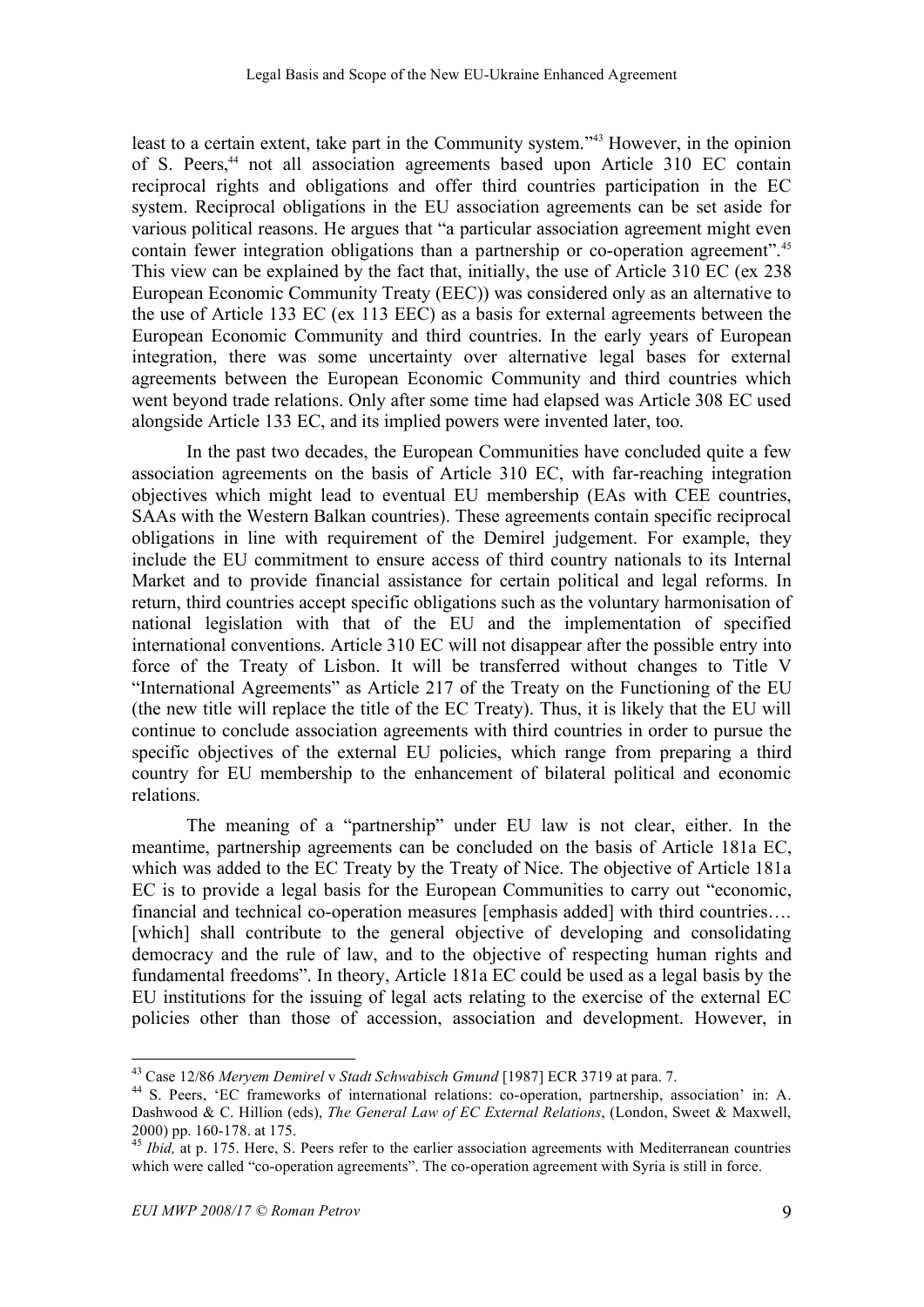practice, Article 181a EC does not explicitly exclude the possibility of co-operation measures covering associated and developing countries. The application of this article by the EU institutions is not frequent. For instance, Article 181a EC is mainly used as a legal basis to issue a variety of legal acts relating to the functioning of the PCAs (changes in the scope of the application of the PCAs caused by the accession of new Member States to the EU, and the provision of financial and technical assistance to neighbour countries). <sup>46</sup> Furthermore, Article 181a EC is characterised by some degree of procedural flexibility. In contrast to the procedure envisaged in Articles 308 and 310 EC, the co-operation measures adopted under Article 181a EC do not require unanimity in the Council. Article 181a EC provides that the Council - acting by a qualifiedmajority on a proposal from the Commission and after consulting the European Parliament - can adopt legal acts. The Treaty of Lisbon does not repeal Article 181a EC as a whole, but considerably modifies it. If the Treaty of Lisbon enters into force, Article 181a EC will be renamed as Article 212 of the Treaty on the Functioning of the EU (TFEU). The new version of Article 181a EC makes several important changes to its content, which removes the ambiguities inherent to its recent version. For instance, these changes explicitly distance new Article 212 TFEU from the EU development policy, thereby aiming this legal basis for the EU's acts in the field of external relations with third countries other than association countries and developing countries. First, Article 212 TFEU explicitly states that the co-operation measures can cover only third countries other than developing countries. Second, it clarifies that economic, financial and technical co-operation measures include financial assistance to third countries. Third, Article 212 TFEU emphasises that the co-operation measures should be coherent with the foundations of the external EU action (the EU's development policy and principles and objectives of the external EU action). Fourth, the co-operation measures to be issued under Article 212 TFEU are to be adopted in accordance with the codecision procedure between the Council and the European Parliament (ordinary legislative procedure in the Lisbon Treaty). Thus, the revised Article 212 TFEU will serve as a legal basis for the EU external agreements and legal acts relating to the partnership and co-operation between the EU and third countries, possibly including neighbouring countries, but definitely excluding association and development agreements.

It is still not clear how the new Article 212 TFEU will be used by the EU institutions after the Treaty of Lisbon enters into force. In fact, the EU will obtain a new legal basis to conclude external agreements with neighbour countries. The Treaty of Lisbon will add a new Article 8 to the TEU, which will provide it with a legal basis to "conclude specific agreements with the [neighbour countries]. These agreements may contain reciprocal rights and obligations as well as the possibility of undertaking activities jointly". Thus, on the one hand, it is quite possible that Article 212 TFEU will serve as a legal basis for partnership agreements with third countries which cannot be considered as geographical/political neighbours of the EU. On the other, it is quite possible that both new Article 8 TEU and Article 212 TFEU may be used as a legal basis for future agreements with neighbouring countries.

 <sup>46</sup> For example, Council and Commission Decision 2007/681/EC, Euroatom concerning the conclusion of the Protocol to the PCA with Moldova on accession of the Republic of Bulgaria and Romania to the EU (O.J. 2007 L281/23). Regulation 1638/2006 laying down general provisions establishing a European Neighbourhood and Partnership Instrument (O.J. 2006 C321/127).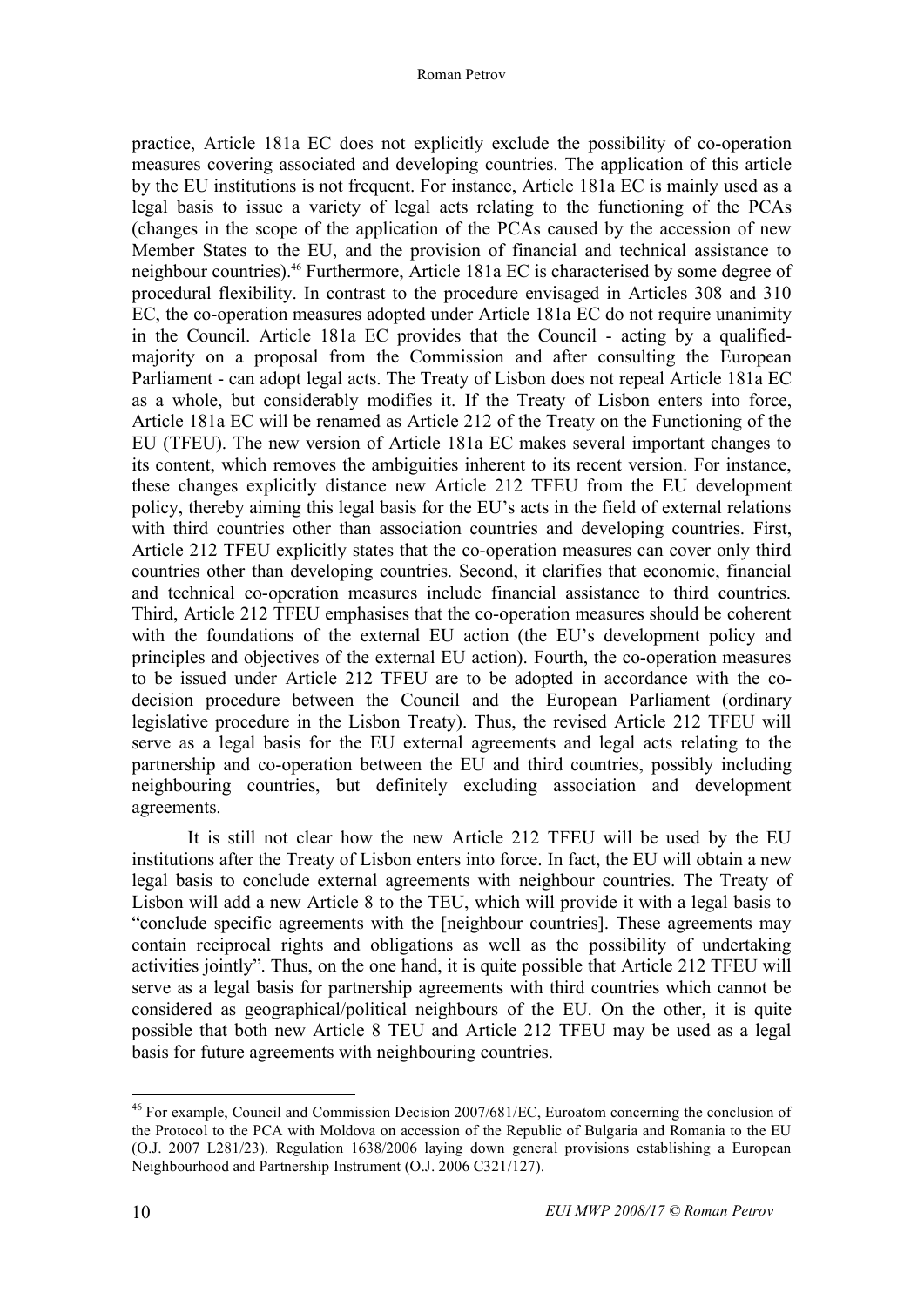In the course of negotiating new partnership agreements with the EU, third countries may express concern that Article 181a EC does not envisage partnership agreements containing special privileged links and reciprocal rights as in the association agreements concluded under Article 310 EC. However, there are, in fact, EU external agreements other than association agreements, which are characterised by a deep level of integration reminiscent of association agreements. For instance, in the *Simutenkov* case,<sup>47</sup> the ECJ drew a parallel between the EU-Russia PCA and the EU-Slovakia association agreement, with regard to the recognition of the PCA provisions as having direct effect on the EU legal order. In this case, the ECJ stated that the different objectives of the EU-Slovakia Association Agreement and the EU-Russia PCA did not preclude either direct effect or a similar interpretation (the same as that given to the EC Treaty itself) of the non-discrimination provision of the PCA. It could be argued that the logic behind the argumentation of the ECJ in the *Simutenkov* case implies that deeper integration (non-discrimination rules, access to the EC Internal Market freedoms) may be part not only of association agreements concluded on the basis of Article 310 EC, but also of partnership agreements concluded on the basis of Article 181a EC. Therefore, theoretically, one may argue that the future EU-Ukraine enhanced partnership agreement, which envisages elements of deep economic, political and legal integration, can be distinguished from the enhanced objectives which are typical of the EU association agreements (close political and economic co-operation, the establishment of a free-trade area, and far-reaching approximation of Ukrainian legislation to that of the EU).

# **Can the Ukrainian objectives achieved by other means than that of an association agreement?**

In the light of accepting the hypothetical possibility of a new EU-Ukraine enhanced agreement being negotiated on a legal basis other than that of an association agreement, we propose to scrutinise whether the objectives of the EU-Ukraine relations within the framework of the ENP and, consequently, the objectives of the new EU-Ukraine enhanced agreement, could be met by another form of an agreement than that of an association agreement? We suggest starting from the analysis of the contemporary objectives of the Ukrainian policy towards the EU, which are highlighted by the Verkhovna Rada in its statement issued on 22 February 2007 concerning the launching of the negotiations on the new fundamental agreement between the EU and Ukraine.<sup>48</sup>

The first and most desired objective of the Ukrainian policy towards the EU is to sign an agreement which envisages at least the potential membership of Ukraine in the EU in the medium- to long-term perspective in line with conditions articulated in Article 49 TEU. In the opinion of the Ukrainian political élite, such an agreement should resemble either the EAs with the CEE countries, or the SAAs with the Western Balkan countries. In the event of the signing of such an agreement, Ukraine would be ready to abide by a strong conditionality policy and actively participate in the crosspillar co-operation with the EU in return for the remote prospect of full EU-

 <sup>47</sup> Case C-265/03 *Simutenkov* <sup>v</sup> *Ministerio de Educación <sup>y</sup> Cultura, Real Federación Española de Fútbol* [2005] ECR I-2579. <sup>48</sup> *Supra note 7.*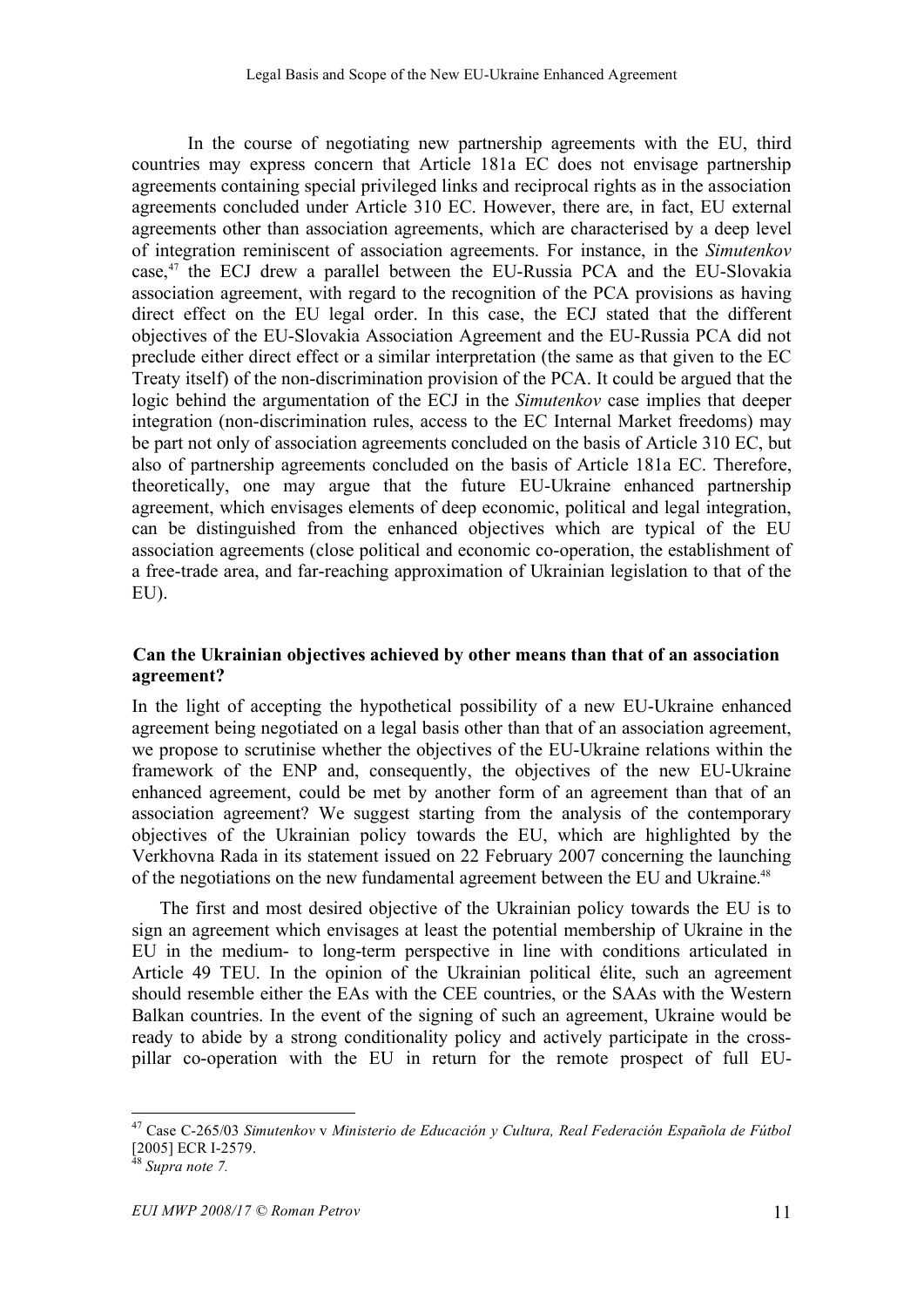#### Roman Petrov

membership. However, neither the recent statements of the top EU politicians<sup>49</sup> (apart from several Resolutions of the European Parliament), nor the objectives of the ENP, which are "distinct from the possibilities available to European countries under Article 49 of the Treaty on European Union", envisage even the remote prospect of EU membership for Ukraine. 50

Clearly, one should admit that, while being distinct from the issue of the EU membership, the ENP "does not prejudge any possible future developments of partner countries' relationship with the EU". <sup>51</sup> However, any possible future developments of the neighbour countries' relations with the EU may not necessary mean full EUmembership, but may mean either an association or close sectoral co-operation with the EU. Furthermore, even in the event that some neighbour countries are given a "green light" to launch the accession negotiations, their relations will no longer be governed by the ENP, but will be transferred to the fully-fledged accession process adopted in the course of the 2005 and 2007 accessions. For example, the Western Balkan countries which share an immediate border with the EU were omitted from the ENP from the very initial stage of this initiative. Instead, these countries embarked upon an accessiondirected policy as "potential candidates" even before some of them had been recognised as "candidate countries". In this case, in addition to the new enhanced framework agreement, intermediate relations between a candidate country and the EU will be governed by the Accession Partnership, issued by the Council through qualifiedmajority voting following a proposal from the Commission.<sup>52</sup> Thereafter, based upon the Accession Partnership and annual Commission Regular Reports on the progress towards accession, and in line with positive latest accession experience, every candidate country will issue a National Programme for Adoption of the Acquis, which sets up a detailed adaptation action plan in accordance with national specifics.

Therefore, in our opinion, even in the event that the EU signs an association agreement with Ukraine, this agreement will not contain the long cherished membership objective and will not resemble either EAs or SAAs, but will be similar to the association agreements that the EU concluded with the other neighbour countries participating in the Barcelona Process. <sup>53</sup> In other words, the limited objectives of the ENP do not automatically imply the prospect of EU membership for Ukraine in the event of an association agreement being concluded between the EU and Ukraine.

The second objective of the Ukrainian policy towards the EU is to achieve deep economic integration with the EU through the setting up of a free-trade area and through gaining better access to the European Internal Market for Ukrainian nationals and undertakings. Even acknowledging that an association agreement is the most appropriate contractual framework to achieve these objectives, we may still look for

<sup>&</sup>lt;sup>49</sup> The Commissioner in External Relations and ENP Benita Ferrero-Waldner stated on 14 June that the issue of the EU membership for Ukraine could be discussed, but only in the distant future. See at: www.liga.kiev.ua, 20 April 2008.<br><sup>50</sup> Communication from the Commission to the Council and the European Parliament, 'European

Neighbourhood Policy – Strategy Paper', COM(2004) 373.<br><sup>51</sup> General Affairs and External Relations 2809 Council meeting on 18 June 2007, 1065/07 (Presse 138), at p. 9.

 $\frac{52}{13}$  Regulation 622/98 (O.J. L 85, 1998).<br><sup>53</sup> It is named after Barcelona Declaration, which was adopted at the Euro-Mediterranean Conference on 27-28 November 1995. For a comprehensive account of the Barcelona Declaration, see F. Hakura, 'The Euro-Med Policy: The Implications of the Barcelona Declaration', (1997) 34 *CML Rev*, pp. 337-366.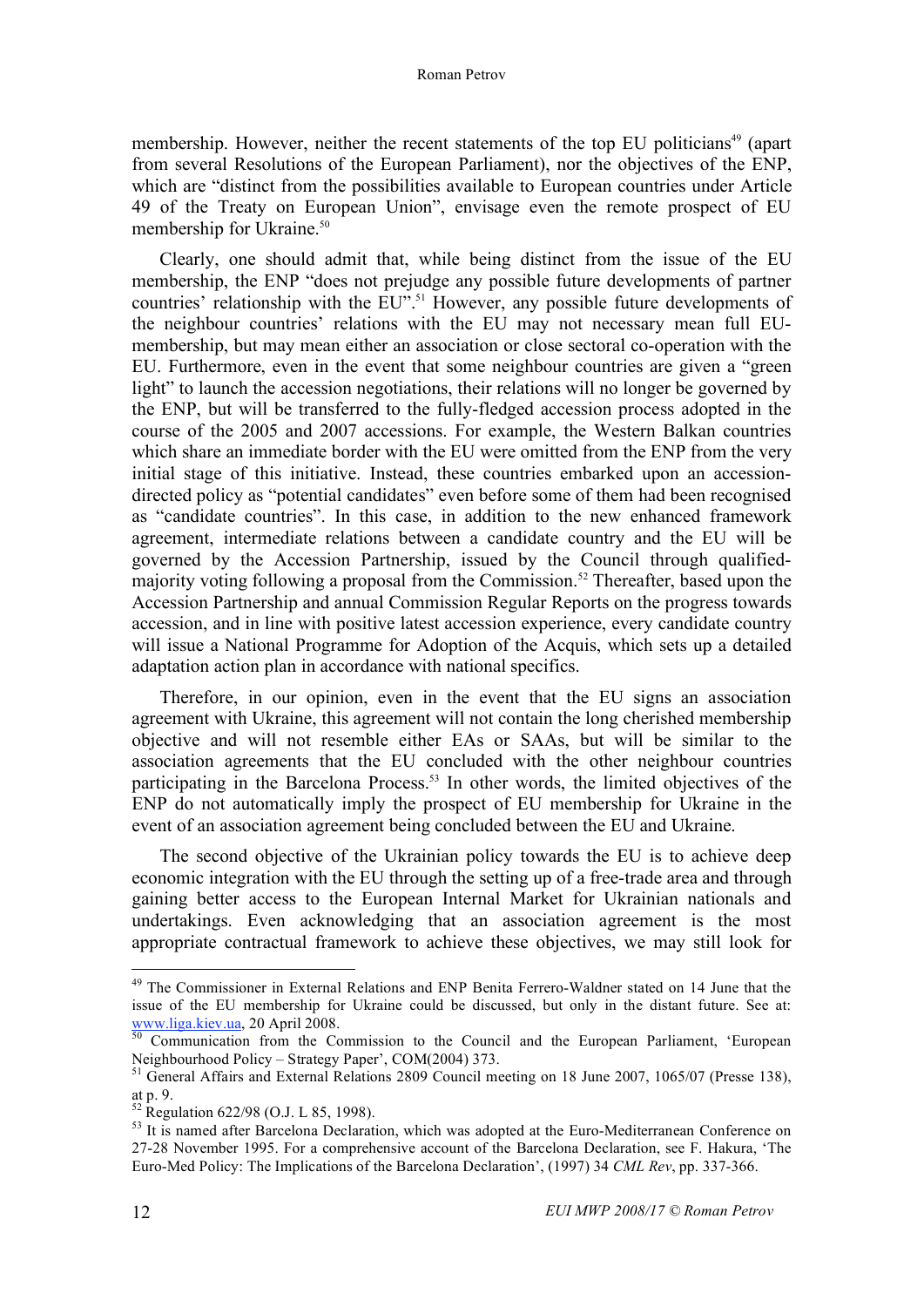other options already devised by the external EU policy. The overview of the external EU agreements displays various agreements which have pursued far-reaching economic integration objectives without being concluded under Article 310 EC. Good examples include the prior accession Agreements for the formation of a free-trade area between the European Economic Community and Portugal <sup>54</sup> (which entered in force on 1 January 1973) and Spain<sup>55</sup> (which entered in force on 1 October 1970). These agreements were based upon Articles 113, 114 and 228 EEC, and omitted any references to the association between the European Economic Community and these countries. The objective of setting up a free-trade area could be achieved through a development agreement. For example, the EU-Mexico Economic Partnership, Political Co-ordination and Co-operation Agreement known as a "Global Agreement", which was signed on 8 December 1997 in Brussels and entered into force on 1 October 2000,<sup>56</sup> was concluded upon the basis of Article 133 EC and envisaged the objective of establishing a free-trade area. The Global Agreement pursues three major objectives: political dialogue; the reinforcement of bilateral co-operation; and the liberalisation of trade and services between the parties. The Global Agreement is based upon Articles 44(2), 47, 55, 57(2), 71, 80(2), and 133 EC in conjunction with the second sentence of Article 300(2) EC and the second subparagraph of Article 300(3) EC. <sup>57</sup> The Global Agreement sets out the target of establishing the European Communities-Mexico free-trade area in goods and services, with the subsequent opening of national procurement, capital and financial markets. Moreover, it emphasises the adherence of the parties to a regime of fair competition and to internationally recognised standards of intellectual property rights.<sup>58</sup> In addition to its strong economic dimension, the Global Agreement is characterised by its democratic/human rights and political dimensions. The Preamble of the Global Agreement underlines the parties' "full commitment" to democratic principles and fundamental human rights, to principles of the international rule of law and to good governance. <sup>59</sup> The objective of the free-trade area between Mexico and the EU was achieved through the decision of the EU-Mexico Joint Council, which is empowered to issue binding-decisions. Similar to the Global Agreement, the future enhanced EU-Ukraine agreement may be an agreement with "special institutional arrangements". This means that common institutions could be vested with powers to issue binding decisions which enable the establishment of a free-trade area between the parties. Therefore, the objective of establishing a free-trade area between the EU and Ukraine could be achieved not exclusively through an association agreement, but also through another agreement concluded in line with other legal bases than that of Article 310 EC. Even if such an agreement does not itself establish a free-trade area, it must envisage a competence of common institutions to issue binding decisions which would enable the creation of a free-trade area.

<sup>&</sup>lt;sup>54</sup> O.J. 1972 L301.<br><sup>55</sup> O.J. 1970 L182.<br><sup>56</sup> O.J. 2000 L276. F<br><sup>57</sup> It requires "other agreements establishing a specific institutional framework by organising co-operation procedures, agreements having important budgetary implications for the Community and agreements entailing amendment of an act adopted under the procedure referred to in Article 251 shall be concluded after the assent of the European Parliament has been obtained".

<sup>&</sup>lt;sup>58</sup> Article 12 of the EC-Mexico TDCA.<br><sup>59</sup> The Preamble to the Global Agreement refer to the Universal Declaration of Human Rights, the UN Charter; 1994 San Paulo EU Ministerial Declaration.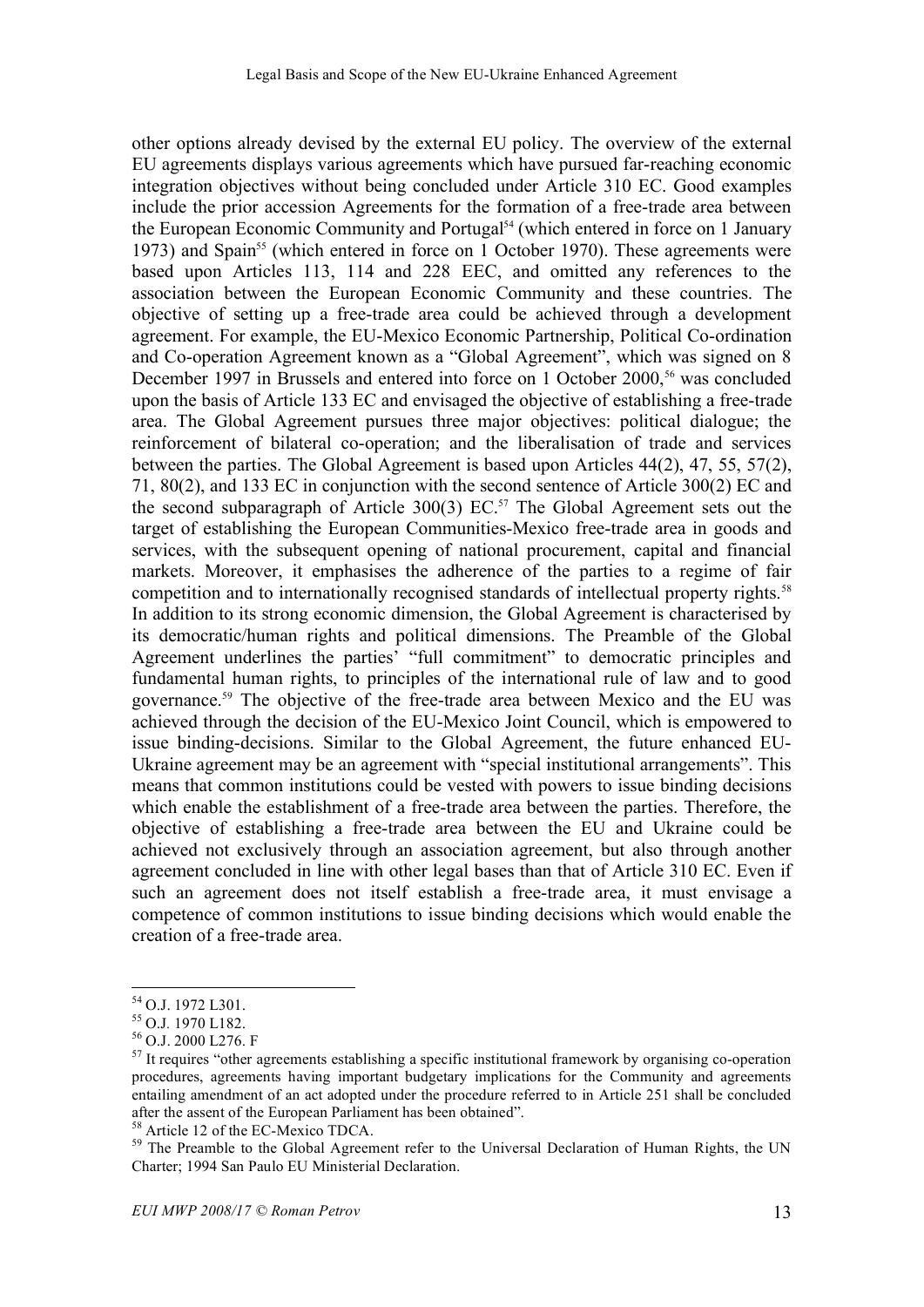The third objective of the new EU-Ukraine enhanced agreement desired by the Verkhovna Rada is to ensure the direct effect of the provisions of this agreement in the EU legal order, and, consequently, to envisage the access of Ukrainian undertakings and nationals to the European Internal Market freedoms. In this case, it could be argued that the contractual format of the EU-Ukraine co-operation within the framework of the PCA is not exhausted yet. As we know from the ECJ decision in the *Simutenkov* case,<sup>60</sup> the nature and objectives of the EU-Russia PCA did not hamper the direct effect of its provisions in the EU legal order. In the opinion of the ECJ, the principle of nondiscrimination in Article 23 (1) of the EU-Russia PCA has direct effect in the EU legal order. The ECJ explicitly stated that "the fact that [PCA] is thus limited to establishing a partnership between the parties, without providing for an association or future accession of the Russian Federation to the Communities, is not such as to prevent certain of its provisions from having direct effect". <sup>61</sup> In the *Simutenkov* case, the ECJ acknowledged the direct effect only of the provisions of the EU-Russia PCA. There were no rulings by the ECJ on recognising the provisions of the EU-Ukraine PCA as having direct effect. However, one may argue that some provisions of the EU-Ukraine PCA are capable of having direct effect because they are sufficiently clear and precise to be directly effective, and are not subject, in terms of implementation and effect, to the adoption of any subsequent measures. 62 . For instance, these include provisions on most favoured nation treatment of companies and the rights of a "key personnel" or "intra-corporate transferees", and regarding the movement of capital.<sup>63</sup>

Even if the ECJ does not recognise the direct effect of provisions of the EU-Ukraine PCA, the provisions of the future EU-Ukraine "enhanced" partnership agreement should have direct effect in the EU legal order in two cases. First, it is possible if these provisions are modelled on the equivalent provisions of the EU-Russia PCA which have already been recognised by the ECJ - in the *Simutenkov* case - as having direct effect. Second, the objectives of the future EU-Ukraine "enhanced" partnership agreement are likely to be identical to the objectives of the EU association agreements with third countries. With regard to this argument, the ECJ has compared the objectives of the Russia PCA and the Slovakia EA, and stated that the objective of the PCA to bring about "the gradual integration between Russia and a wider area of cooperation in Europe" does not preclude the direct effect of its provisions on the EU legal order. Therefore, one can argue that the access of the neighbour countries' nationals and undertakings and the possibility for them to rely on the directly effective provisions of future enhanced agreements depends on the objectives of the future agreement, and the substance and scope of its provisions. Consequently, from the legal point of view, the new partnership agreement may go further than recent PCAs and offer better access for Ukrainian undertakings and nationals to the European Internal Market through the

<sup>&</sup>lt;sup>60</sup> *Supra note 47*.<br><sup>61</sup> It is clear from the ECJ case law that when an agreement establishes co-operation between the parties, some of the provisions of that agreement may, under the conditions set out in paragraph 21 of the present judgement, directly govern the legal position of individuals (*Kziber* C-18/90 [1991] ECR I-199 paragraph 21, Case C-113/97 *Babahenini* [1998] paragraph 17, ECR I-183, and Case C-162/96 *Racke* [1998] ECR I-

<sup>&</sup>lt;sup>62</sup> For more about direct effect of the PCAs provisions, see R. Petrov, "Rights of third country/NIS nationals to pursue economic activity in the EC", (1999) 4 *EFA Rev*., pp. 235-253.

<sup>&</sup>lt;sup>63</sup> See, by the same author, "The Partnership and Co-operation Agreements with the Newly Independent States", in: A. Ott & K. Inglis (eds) *European Enlargement Handbook* (The Hague, Asser Press, 2002), pp. 175-194.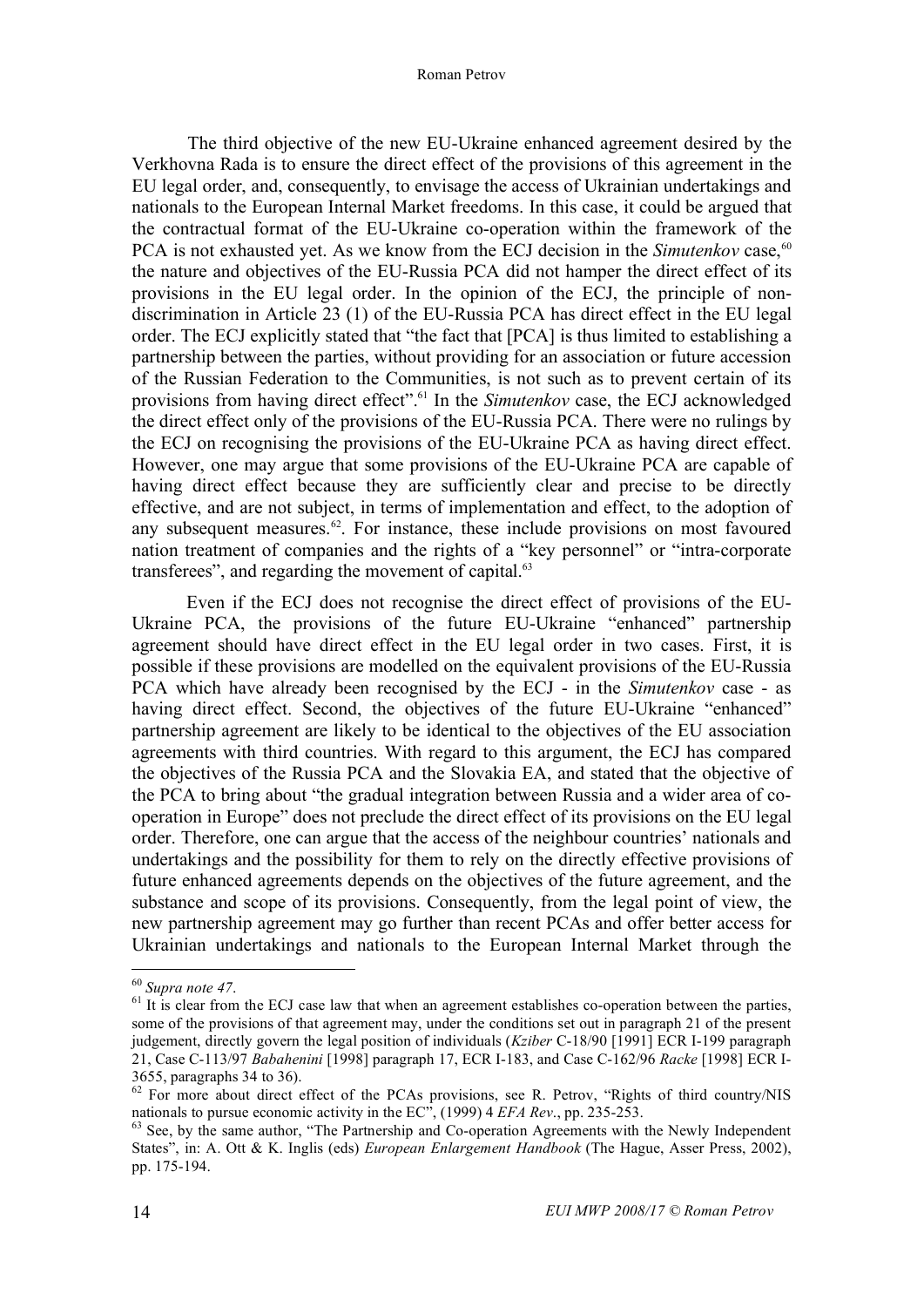partial right of movement, the national regime for the establishment of Ukrainian undertakings in the EU, the principle of non-discrimination, etc. Clearly, the relevant provisions of a new enhanced EU-Ukraine agreement should be clear and precise in order to be considered as having direct effect as already indicated in the ECJ case law.

The fourth objective of the Ukrainian policy towards the EU is to sign a "transitional" agreement which could lead to a higher degree of co-operation with a short- to medium-term expiry deadline. To meet this objective, the Ukrainian side proposes to sign an association agreement with the prospect of the full EU-membership. Taking the objections and concerns raised above into consideration, it is unlikely that the EU will include any reference to EU membership in the text of the agreement. However, both an association and a new partnership agreement may contain references to the transitional nature of these agreements. In fact, it could be argued that, as a matter of general practice, association agreements which do not envisage EU membership for an associated country are less "transitional" in their nature and tend to establish a longterm format of relations between the EU and a third country (for example, association agreements between the EU and countries of African (South Africa), Asian (South Korea) and South American (Chile) regions).

# **Does Russia matter?**

In conclusion, let us try to generalise and look at the potential scope and legal basis of the new EU-Ukraine enhanced agreement through the prism of some political and legal factors. In other words, let us try to answer the question: "Is the recent political environment favourable to the conclusion of a new enhanced agreement between the EU and Ukraine based upon Article 310 EC? To answer this question, several political factors should be taken into consideration. The first factor is the fact that the EU institutions consider the ENP as a long-running policy in relations with neighbour countries and an alternative to the full EU-membership. The Treaty of Lisbon transfers Article I-57(2) of the Draft EU Constitutional Treaty to the TEU as new Article 8(2), which states that the "Union may conclude specific agreements with the countries concerned [neighbouring countries]. These agreements may contain reciprocal rights and obligations as well as the possibility of undertaking activities jointly. Their implementation shall be the subject of periodic consultation." This means that new enhanced agreements resulting from the ENP relations will constitute a separate group of EU external agreements which are distinguished by "reciprocal rights and obligations" similar to that which is mentioned in Article 310 EC. New Article 8(1) TEU emphasises that "The Union shall develop special relationships with neighbouring countries". This provision is very much in line with the famous *Demirel* judgment, although it does not envisages a neighbour country participation in the EU system. The Treaty of Lisbon considers association and neighbourhood agreements as agreements concluded on separate legal bases. <sup>64</sup> While the signing and subsequent ratification of the Treaty of Lisbon is in the pipeline, the EU is in position to apply temporary solutions in order to offer to the neighbour countries a type of contractual relationship which is not

<sup>&</sup>lt;sup>64</sup> Article 217 of Treaty on the Functioning of the European Union will provide "The Union may conclude" an association agreement with one or more third countries or international organisations in order to establish an association involving reciprocal rights and obligations, common actions and special procedures".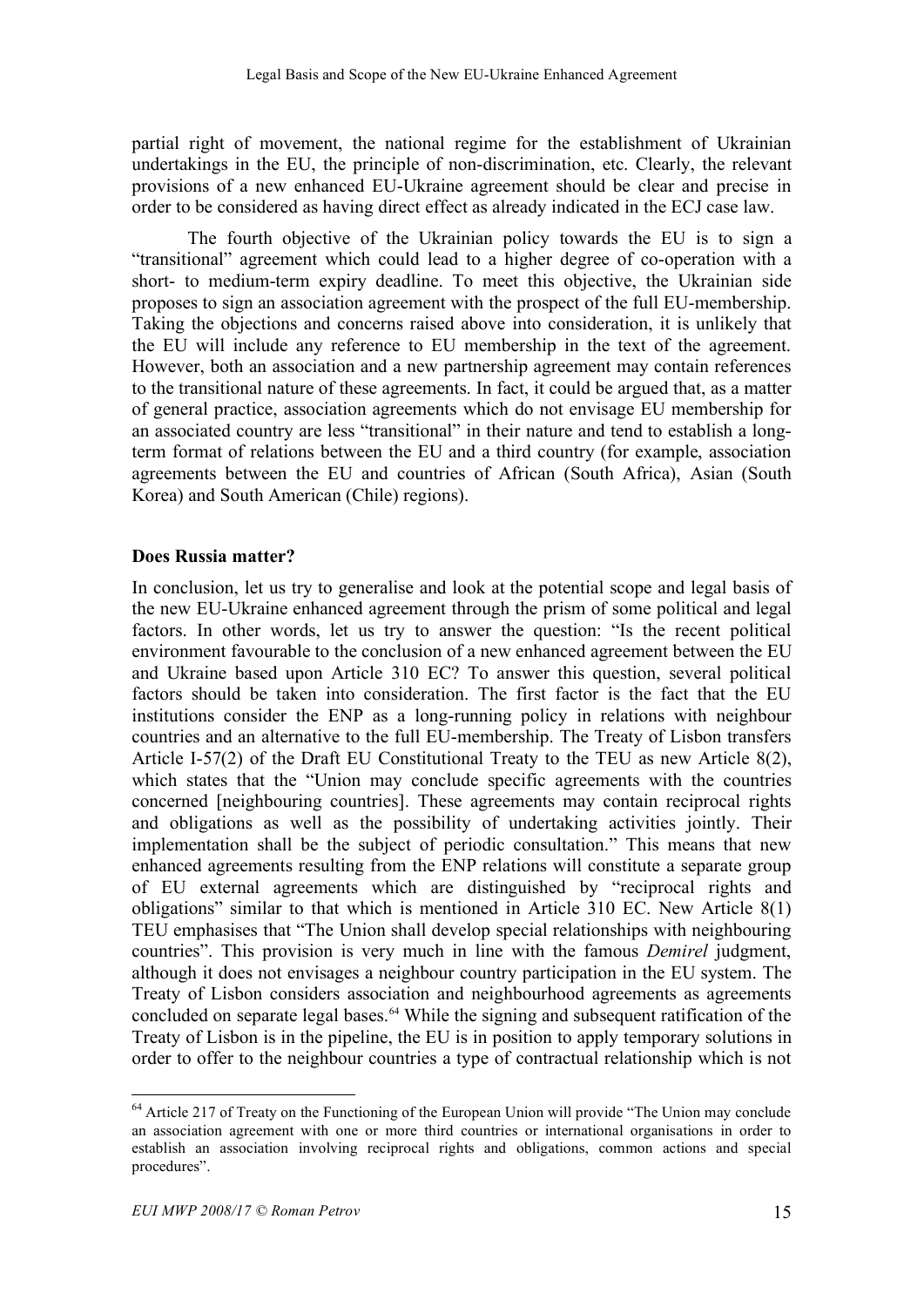in contradiction with the logic of the neighbourhood policy towards third countries. We should ask the question as to what will happen if the EU concludes an association agreement with Ukraine before the Treaty of Lisbon comes into force. Will the legitimacy of the entire ENP suffer?

The second political factor is the fact that if the new EU-Ukraine enhanced agreement is signed as an association agreement, it might come into conflict with the objectives of the EU-Russia relations. Despite being outside the ENP, the Russian Federation remains a strategic partner of the EU. From the early 1990s, EU-Russian contractual relations have been the most advanced, in comparison to the other former USSR republics. <sup>65</sup> For instance, the EU-Russian PCA provided better opportunities for Russian undertakings and nationals to access the EC Internal Market. It contains hard commitments on behalf of the EU to ensure non-discriminatory treatment of legallyestablished Russian workers in the EU. <sup>66</sup> Furthermore, the EU-Russian PCA envisages the freedom of temporary movement of Russian nationals in the EU, albeit within a visibly limited scope. <sup>67</sup> Apparently, the provisions on the supply of services in the EU-Russian PCA are almost identical to the related provisions in the EAs and SAAs.<sup>68</sup> One of the possibilities that accounts for why Russia refused to participate in the ENP was that it was seeking similar, if not more favourable, arrangements with the EU than other neighbour countries had attained, without undertaking similar commitments in the field of the protection of democratic freedoms and human rights. In the meantime, the major objective of the Russian policy towards the EU has been to develop the fourdimensional common-spaces area with the minimum application of the EU conditionality policy. The EU-Russian PCA is due to expire in 2007 and negotiations on new enhanced agreement are due after the Commission obtains the mandate to begin negotiations on the new agreement with Russia, which could occur after the new agreement with Ukraine has been concluded. It is very likely that Russian negotiators will push for a new agreement which not only equals, but also exceeds the level of economic integration between the EU and Russia in terms of ensuring a comparable level of economic and political integration of Russia and the EU (the establishment of a free-trade area, access of Russian undertakings to the European Internal Market, nondiscriminatory treatment of Russian nationals in the EU, and security and criminal police co-operation). The legal basis and scope of the new EU-Russia enhanced agreement remains unclear. After V. Putin came to power in 2000, the Russian government formally ruled out any aspirations of joining the EU. Instead, the Russian government officially prefers to develop bilateral contractual relations with the EU in order to maintain "its freedom to determine and implement its domestic and foreign policies" towards the EU. <sup>69</sup> The Russian Federation is interested in strategic partnership with the EU with purpose of "solving specific and considerable tasks which are of interest for both parties". <sup>70</sup> At the same time, the EU-Russia strategic partnership should pursue the task of "consolidating Russia's role as a leading power in shaping up a new

<sup>&</sup>lt;sup>65</sup> R. Petrov, 'The Partnership and Cooperation Agreements with the Newly Independent States', in: A. Ott & K. Inglis (eds) *European Enlargement Handbook*, (The Hague, Asser Press, 2002), pp. 175-194.<br><sup>66</sup> Article 23 of the EU-Russia PCA.<br><sup>67</sup> Article 37 of the EU-Russia PCA.<br><sup>68</sup> For example, see Article 55 of the EU-Hun

http://www.delrus.ec.europa.eu/en/p\_245.htm, 20 April 2008.<br><sup>70</sup> *Ibid*, Article 1.2.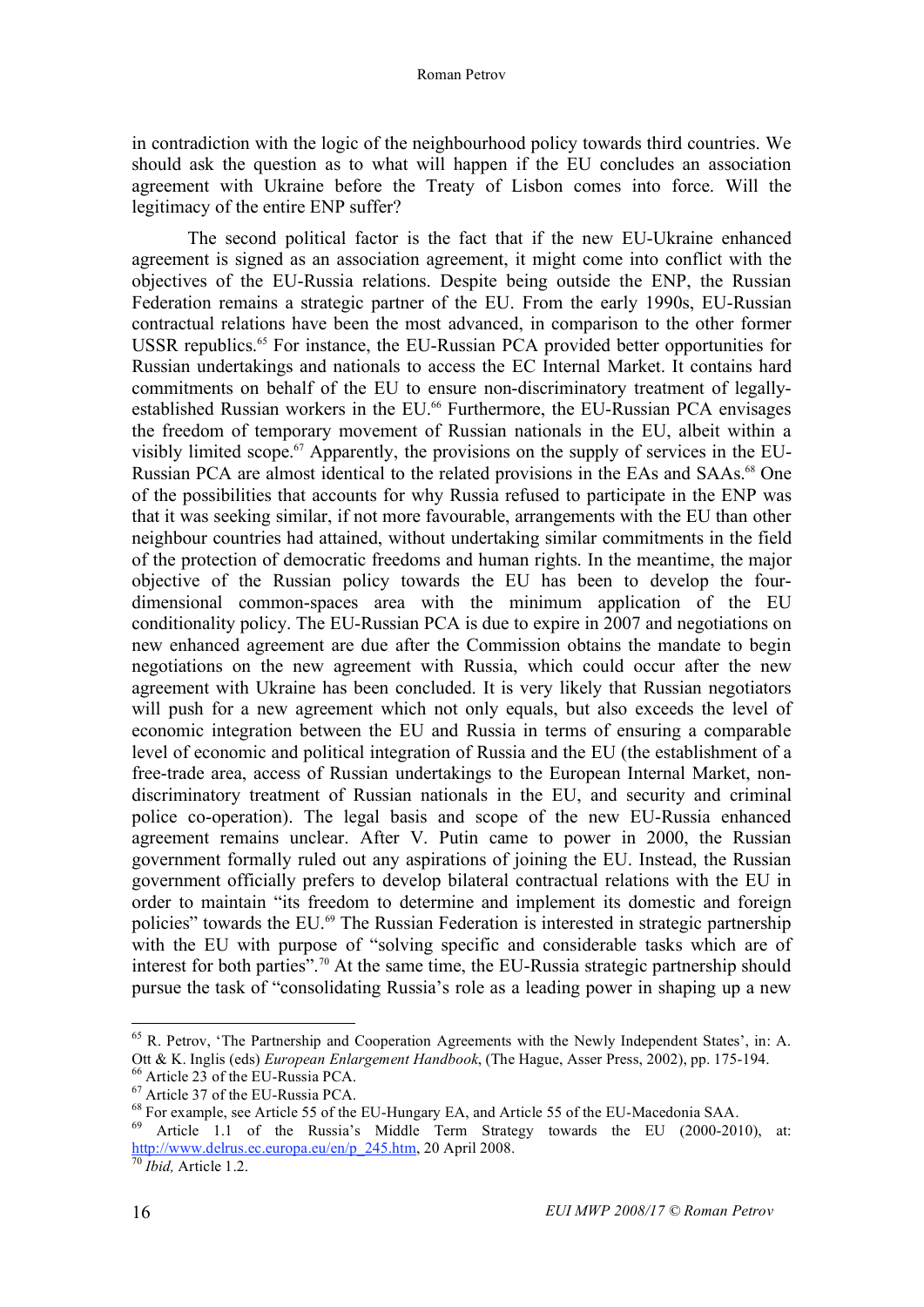system of interstate political and economic relations in the Commonwealth of Independent States area". 71

In general, there are several scenarios for the future contractual relations between the EU and Russia when recent political and economic complications in relations between them are taken into consideration: 1) to extend the force of the recent EU-Russia PCA; 2) to amend the recent EU-Russia PCA in order to make changes in the bilateral relations (WTO accession); 3) to conclude a new enhanced partnership or an association agreement; and 4) to conclude bilateral agreements on sectoral cooperation similar to that which exists between the EU and Switzerland. In the opinion of Russian experts, any other way of development (absence of a framework co-operation agreement) would deteriorate EU-Russia relations and would lead to permanent trade and energy wars and to "consequent geopolitical confrontation between the EU and Russia". 72

The Russian attitude towards the ENP is quite ambiguous. Russia does not welcome the EU's attempts "to hamper the economic integration in the CIS, in particular, through maintaining 'special relations' with individual countries of the Commonwealth to the detriment of Russia's interests". <sup>73</sup> This means that far-reaching contractual agreements between the EU and the neighbour countries could not be welcomed by Russia since these relations will definitely hinder any further integration within the CIS. The recent stalemate in EU-Russia relations will, sooner or later, be eventually solved by the signing of a new bilateral agreement between the EU and Russia. Both parties put high hopes on this document. Former Russian President V. Putin stated that "all positive results of our [EU-Russia] relations must be fixed and developed in new fundamental agreement on strategic partnership Russia-EU". <sup>74</sup> There are considerable hopes on the new EU-Russia agreement on the EU side as well. It appears that, in return for Russia's long-term guarantees of secure energy supplies for Western Europe, the EU is ready to offer a free-trade area perspective for Russia. The European Commission President, José Manuel Barroso, publicly stated that, in the new EU-Russia agreement, "we are proposing [that] Member States give us a mandate for negotiating with Russia a comprehensive agreement that will bring a new quality to our relationship." In particular, we propose to move towards a free-trade area, to be completed once Russia accedes to the WTO." Whether Russia will be interested in this proposal remains to be seen. Taking into consideration the reluctance of Russia to enter into any association-relations with the EU or to comply with strong and binding conditionality and human rights clauses, one may predict that the future agreement is most likely to be an enhanced version of the PCA underpinned with the free-trade area. However, this attitude could be changed after the newly-elected President Dmitriy Medvedev comes to power in 2008. It is quite possible that the EU will not be eager to propose an association agreement with Ukraine at the sensitive time of the changing of the ruling élite in Russia in early 2008. It is most likely that the EU will take its time to

<sup>&</sup>lt;sup>71</sup> *Ibid*, Article 1.8.<br><sup>72</sup> S. Kashkin, & P. Kalinichenko, "Problem 2007" in relations between Russia and the European Union and its legal solutions, (2005) 3 *Journal of Foreign and Comparative Law*, p.64. See, also, M. Entin, 'Strengthening legal grounds for developing Russian relations with the European Union, (2005) 1 Azerbaijani-Russian Journal of International and Comparative Law, pp. 152–154.

 $^{73}$  Supra note 69, Article 1.6.<br><sup>74</sup> Address of President V. Putin to the Federal Assembly on 26 March 26 2007, at: http://kremlin.ru/mainpage.shtml, 20 April 2008.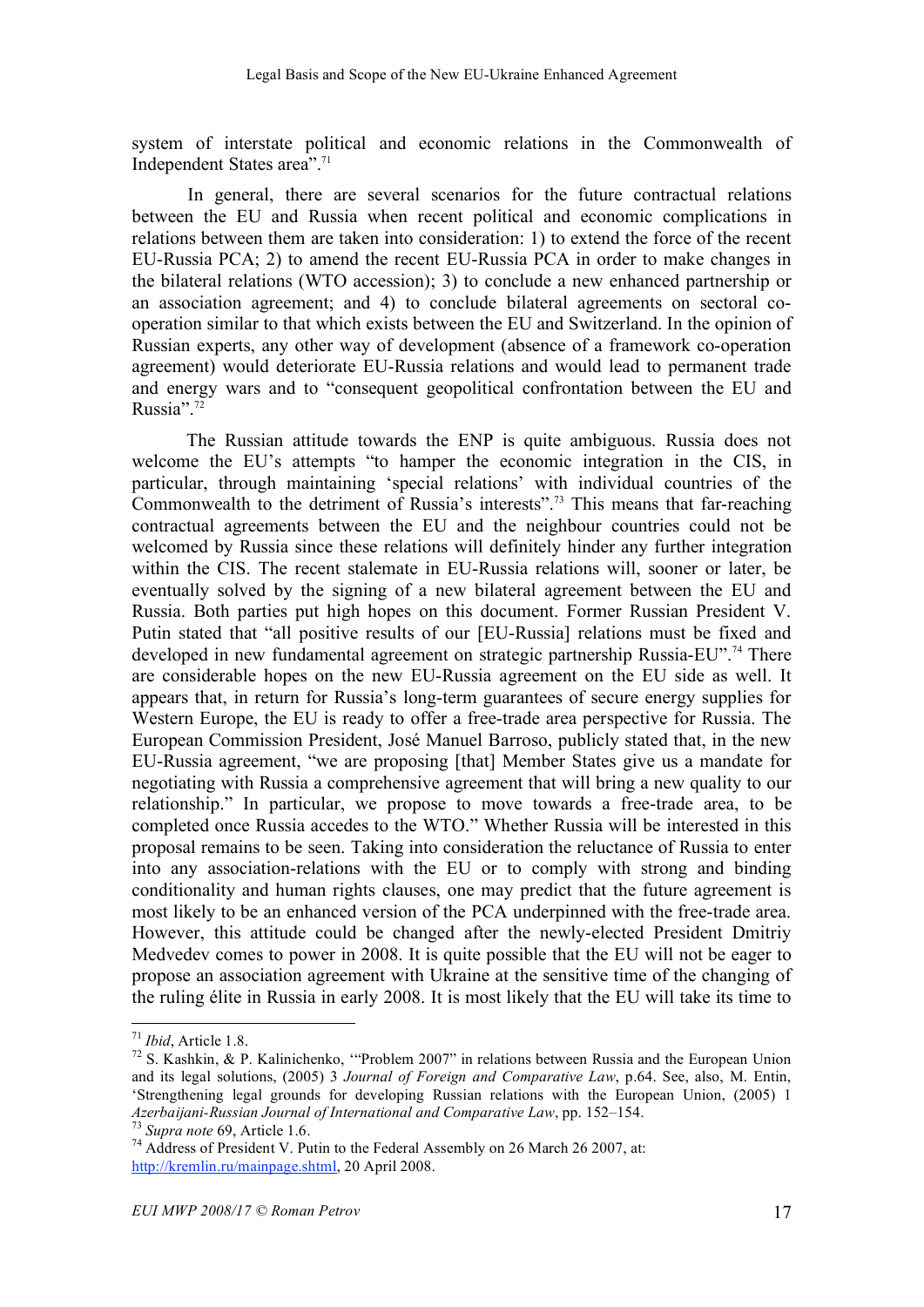observe whether the new Russian government is drastically going to change its policy towards the EU. In this case, a new EU-Ukraine enhanced agreement concluded as an association agreement might contradict the realities of delicate political climate and the evolving nature of the strategic partnership between the EU and Russia. Whether the EU and the Russian Federation will allow it to take place remains to be seen.

### **Conclusion**

To conclude, we have set out a number of considerations which lead us to believe that the scope and legal basis of the new EU-Ukraine enhanced agreement could differ from the generally-expected association agreement based upon Article 310 EC. Two considerations are relevant to this opinion. The first consideration is of a legal nature. From a legal point of view, an association agreement based upon Article 310 EC does not imply that Ukraine could be given a legal commitment on the part of the EU in order to obtain the possibility of joining the EU. Furthermore, the objectives of the EU-Ukraine co-operation in the short-term and medium-term perspective could be achieved either by an association or by a partnership agreement. The second consideration is of political nature. On the one hand, it would be better for the EU to conclude an enhanced agreement which should be in line with the neighbourhood clause (Article 8) in the TEU amended by the Treaty of Lisbon and Article 212 TFEU, which provides better procedural arrangement for a third country than Article 217 TFEU (all decisions by the Council relating to the conclusion of the partnership agreement can be taken by a qualified-majority while the conclusion of the association agreement would require unanimity). On the other, a "privileged" association agreement between the EU and Ukraine might be in contradiction with the objectives of the evolving EU-Russia strategic partnership.

Notwithstanding the thorny issue of the legal basis of the new enhanced agreement, more or less uniform consensus could relate to the objectives and the scope of the neighbourhood agreements, and the EU-Ukraine enhanced agreement in particular. The objectives of the neighbourhood agreements can be deduced from the general objectives of the ENP, which offers neighbouring countries the chance of participating in various EU activities through close co-operation in the political, security, economic and cultural fields. In accordance with logic of the ENP, the future neighbourhood agreements' objectives will not be identical, but will differ in order to reflect the existing status of the relations between the EU and each neighbour country, its needs and capacities, as well as their common interests. The neighbourhood agreements will be preceded by jointly-agreed tailor-made Action Plans, which cover a number of key areas specific to each neighbouring country as provided by the ENP: 1) political dialogue; 2) economic and social development policy; 3) participation in a number of EU programmes (education and training, research and innovation); 4) sectoral co-operation; 5) market opening in accordance with the principles of the WTO and convergence with EU standards; and 6) Justice and Home Affairs co-operation. <sup>75</sup> It is likely that neighbourhood agreements will reproduce both general and individually tailor-made objectives of the relevant bilateral Action Plans. Thus, the general objectives of the neighbourhood agreements could focus on close co-operation in

 $75$  Communication from the European Commission "European Neighbourhood Policy Strategy Paper", COM (2004) 373 final.